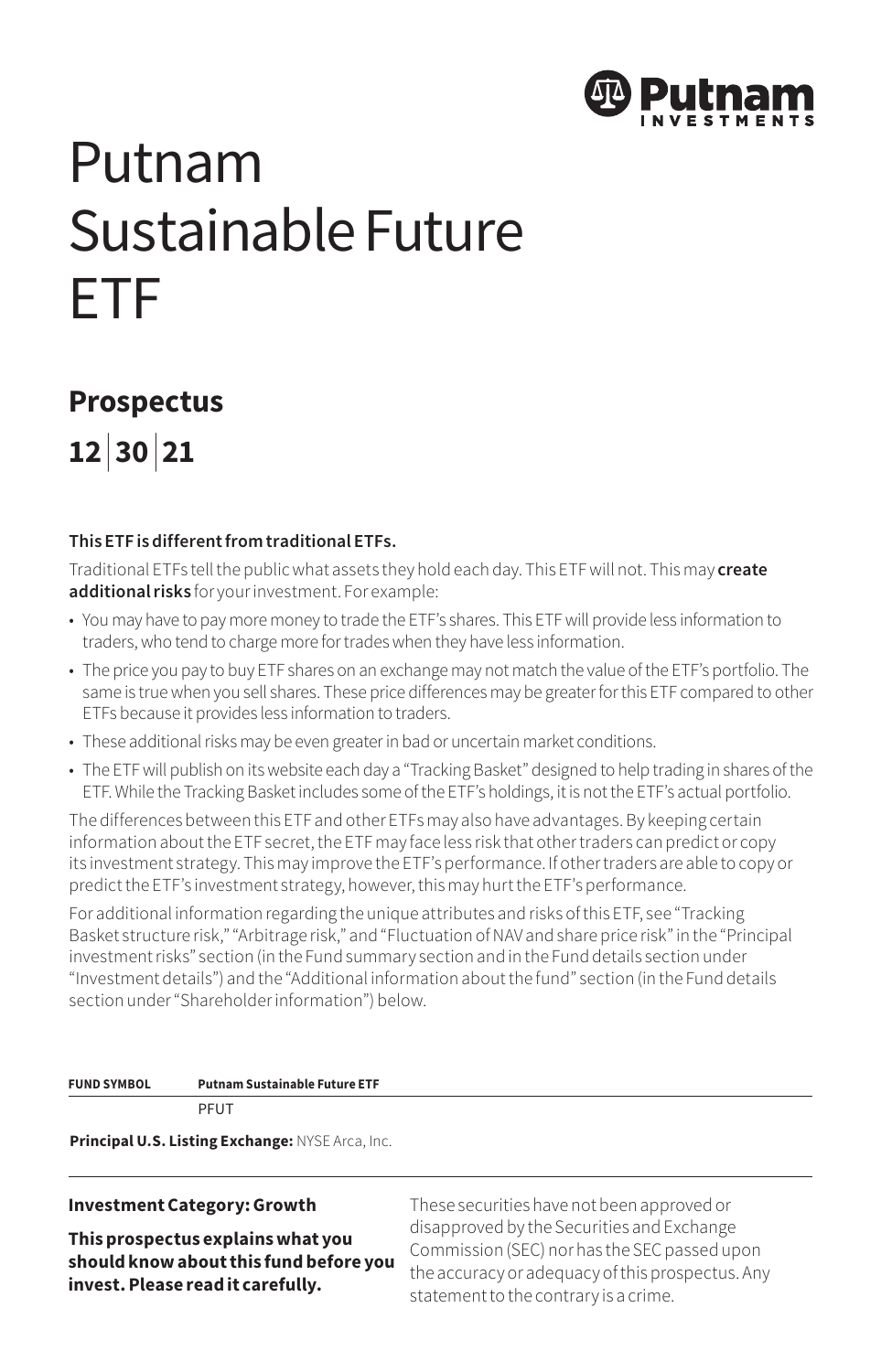# **Putnam Focused Large Cap Growth ETF, Putnam Focused Large Cap Value ETF, Putnam Sustainable Future ETF and Putnam Sustainable Leaders ETF (each, a "Fund")**

Prospectuses dated December 30, 2021 (each, a "Prospectus")

#### Effective immediately, the following information replaces similar information for each Fund found in the "Fund summary" section under the "Principal investment strategies" heading:

The fund is an actively managed ETF that operates pursuant to an exemptive order from the Securities and Exchange Commission (Order) and does not publicly disclose its complete portfolio holdings each business day. Instead, the fund publishes each business day on its website a "Tracking Basket," which is designed to closely track the daily performance of the fund but is not the fund's actual portfolio. The Tracking Basket is comprised of: (1) select recently disclosed portfolio holdings and/or select securities from the universe from which the fund's investments are selected (Strategy Components); (2) liquid ETFs that convey information about the types of instruments (that are not otherwise fully represented by the Strategy Components) in which the fund invests (Representative ETFs); and (3) cash and cash equivalents. For additional information regarding the Tracking Basket, see "Additional information about the fund — Tracking basket structure" in the prospectus.

#### Effective immediately, the following information replaces similar information for each fund found in the "Fund details" section under the "Principal investment strategies" heading:

The fund is an actively managed ETF that operates pursuant to an exemptive order from the Securities and Exchange Commission (Order) and does not publicly disclose its complete portfolio holdings each business day. Instead, the fund publishes each business day on its website a "Tracking Basket," which is designed to closely track the daily performance of the fund but is not the fund's actual portfolio. The Tracking Basket is comprised of: (1) select recently disclosed portfolio holdings and/or select securities from the universe from which the fund's investments are selected (Strategy Components); (2) liquid ETFs that convey information about the types of instruments (that are not otherwise fully represented by the Strategy Components) in which the fund invests (Representative ETFs); and (3) cash and cash equivalents. For additional information regarding the Tracking Basket, see "Additional information about the fund — Tracking basket structure" in the prospectus.

(over, please)

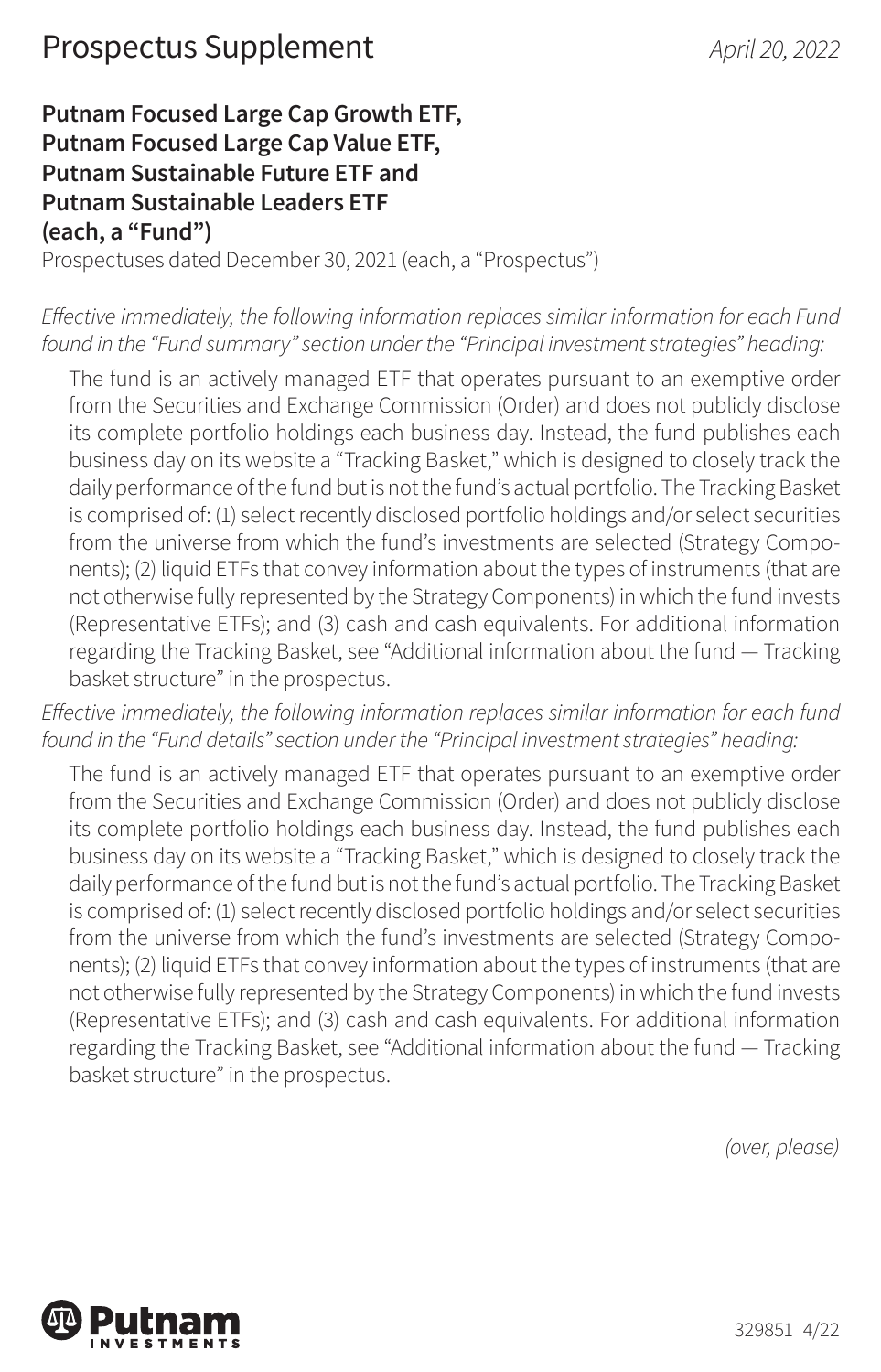#### Effective immediately, the following information replaces similar information found in the "Shareholder Information" section under the "Tracking basket structure" heading:

However, the fund has some unique features that differentiate it from other ETFs. As described above, the fund does not disclose its complete portfolio holdings each business day, and instead, the fund discloses other information to the market that is designed to facilitate arbitrage opportunities in fund shares to maintain efficient secondary market trading of shares. On each business day before the commencement of trading in shares on the listing exchange, the fund publishes on its website a Tracking Basket that is designed to closely track the daily performance of the fund. The Tracking Basket is comprised of Strategy Components (select recently disclosed portfolio holdings and/or select securities from the universe from which the fund's investments are selected), Representative ETFs (liquid ETFs that convey information about the types of instruments (that are not otherwise fully represented by the Strategy Components) in which the fund invests), and cash and cash equivalents. Representative ETFs are selected for inclusion in the Tracking Basket such that, when aggregated with the other Tracking Basket components, the Tracking Basket corresponds to the fund's overall holdings exposure. Representative ETFs may constitute no more than 50% of the Tracking Basket's assets on each business day at the time that the Tracking Basket is published.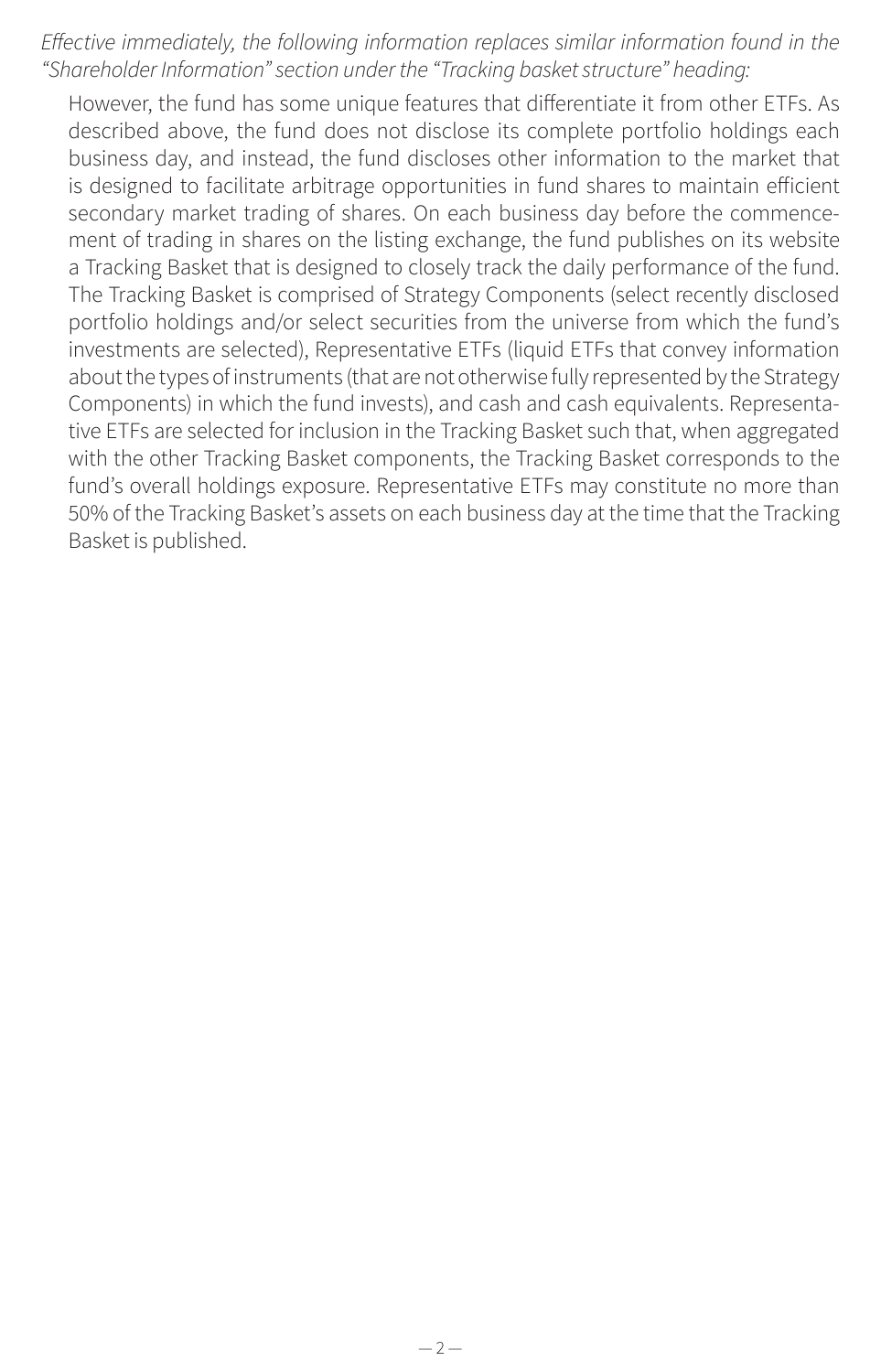# **Table of contents**

| Fund summary                                      |    |
|---------------------------------------------------|----|
| <b>Fund details</b>                               |    |
| Investment details                                |    |
| Fund management                                   |    |
| Shareholder information                           | 18 |
| Distribution plans and payments to intermediaries |    |
| Fund distributions and taxes                      | 25 |
| <b>Financial highlights</b>                       | ን6 |
|                                                   |    |

# **Fund summary**

#### **Investment objective**

Putnam Sustainable Future ETF seeks long-term capital appreciation.

#### **Fees and expenses**

The following tables describe the fees and expenses you may pay if you buy, hold and sell shares of the fund. You may pay other fees, such as brokerage commissions and other fees to financial intermediaries, which are not reflected in the tables and examples below.

#### **Annual fund operating expenses**

*(expenses you pay each year as a percentage of the value of your investment)*

| Management fees | Distribution and service<br>$(12b-1)$ fees | Other expenses <sup>+</sup> | Total annual fund<br>operating expenses |
|-----------------|--------------------------------------------|-----------------------------|-----------------------------------------|
| 0.64%           | None                                       | $0.00\%$                    | 0.64%                                   |

+Other expenses are based on estimated amounts for the current fiscal year.

#### **Example**

The following hypothetical example is intended to help you compare the cost of investing in the fund with the cost of investing in other funds. It assumes that you invest \$10,000 in the fund for the time periods indicated and then, except as indicated, redeem all your shares at the end of those periods. It assumes a 5% return on your investment each year and that the fund's operating expenses remain the same. Your actual costs may be higher or lower.

| 1 year | 3 years |
|--------|---------|
| \$65   | \$205   |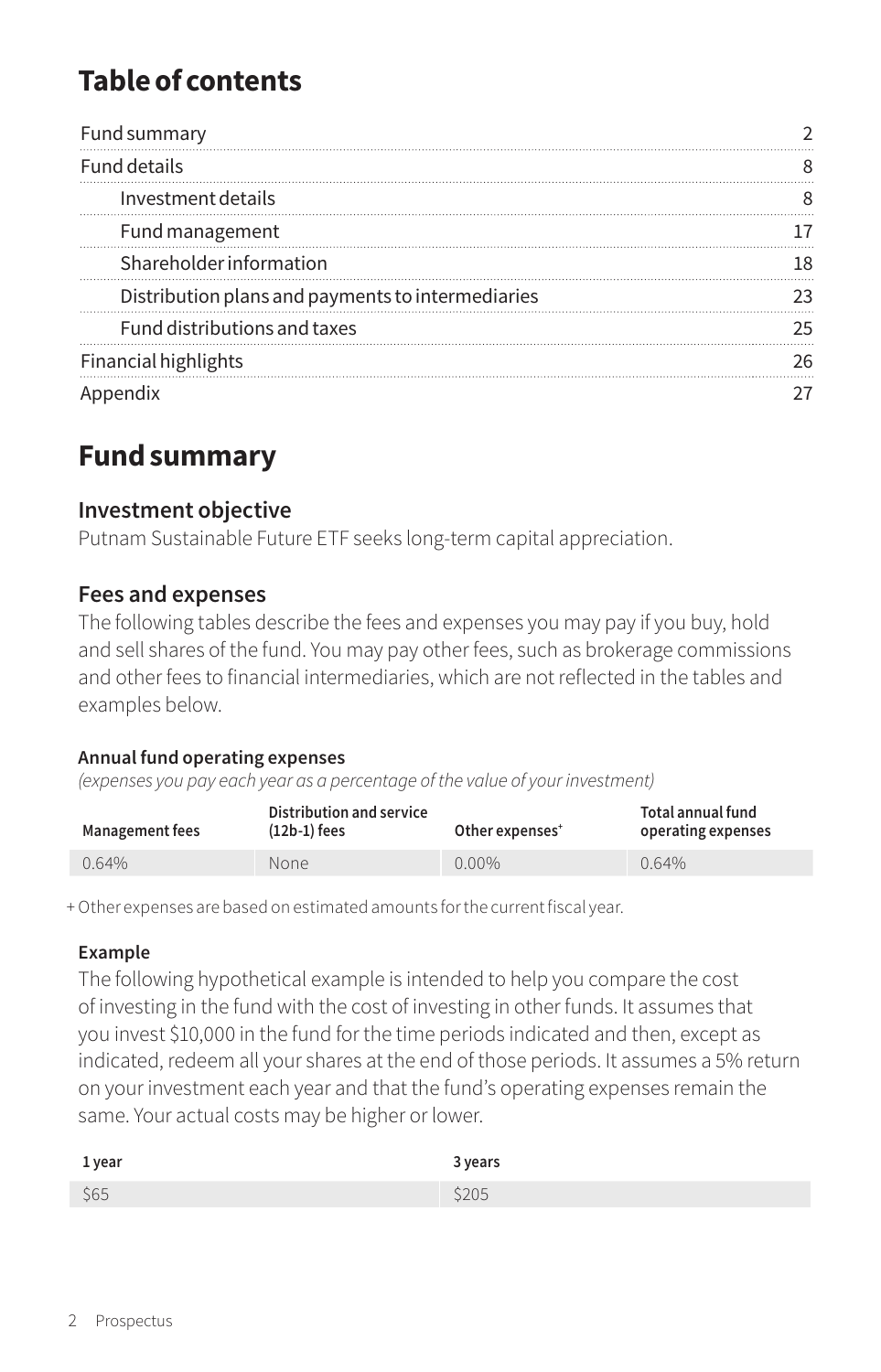#### **Portfolio turnover**

The fund pays transaction-related costs, such as commissions, when it buys and sells securities (or "turns over" its portfolio). A higher turnover rate may indicate higher transaction costs and may result in higher taxes when the fund's shares are held in a taxable account. These costs, which are not reflected in annual fund operating expenses or the above example, affect fund performance. The fund's portfolio turnover rate for the fiscal period May 25, 2021 (commencement of operations) through August 31, 2021 was 20%.

## **Principal investment strategies**

The fund invests mainly in common stocks of U.S. companies of any size, with a focus on companies whose products and services Putnam Investment Management, LLC (Putnam Management) believes provide solutions that directly contribute to sustainable social, environmental and economic development (Impact Companies). Stocks of this type of company are typically, but not always, considered to be growth stocks. Growth stocks are stocks of companies whose revenues, earnings, or cash flows are expected to grow faster than those of similar firms, and whose business growth and other characteristics may lead to an increase in stock price. Putnam Management may consider, among other factors, a company's impact on sustainable environmental, social and economic development (as described below), valuation, financial strength, growth potential, competitive position in its industry, projected future earnings, cash flows and dividends when deciding whether to buy or sell investments.

Putnam Management's approach to sustainable investing incorporates fundamental research together with consideration of sustainable environmental, social and economic development impact. Putnam Management believes that companies whose products and services produce positive environmental, social and economic development impact also often demonstrate potential for strong financial growth. Under normal circumstances, the fund invests at least 80% of the value of its net assets in securities that meet Putnam Management's sustainability criteria. These criteria are based on a proprietary sustainability solutions map that links to the United Nations Sustainable Development Goals (SDGs). In applying these criteria, Putnam Management will assign each company a proprietary environmental, social and/or corporate governance (ESG) rating ranging from 1 to 4 (1 indicating the highest (best) ESG rating and 4 indicating the lowest (worst) ESG rating). In order to meet Putnam Management's sustainability criteria for purposes of this investment policy, a company must be rated 2 or 1 by Putnam Management. This policy is non-fundamental and may be changed only after 60 days' notice to shareholders. In selecting each investment Putnam Management considers the extent to which a company's products or services may provide solutions to forward-looking sustainability needs, creating positive impact in environmental, social and economic development areas. Environmental impacts may include, for example, reduction of carbon emissions and improved water quality. Social impacts may include, for example, improvements in employee wellbeing, supplier standards, or access to products, information, or security. Economic development impacts may include, for example, stakeholder analysis and shared value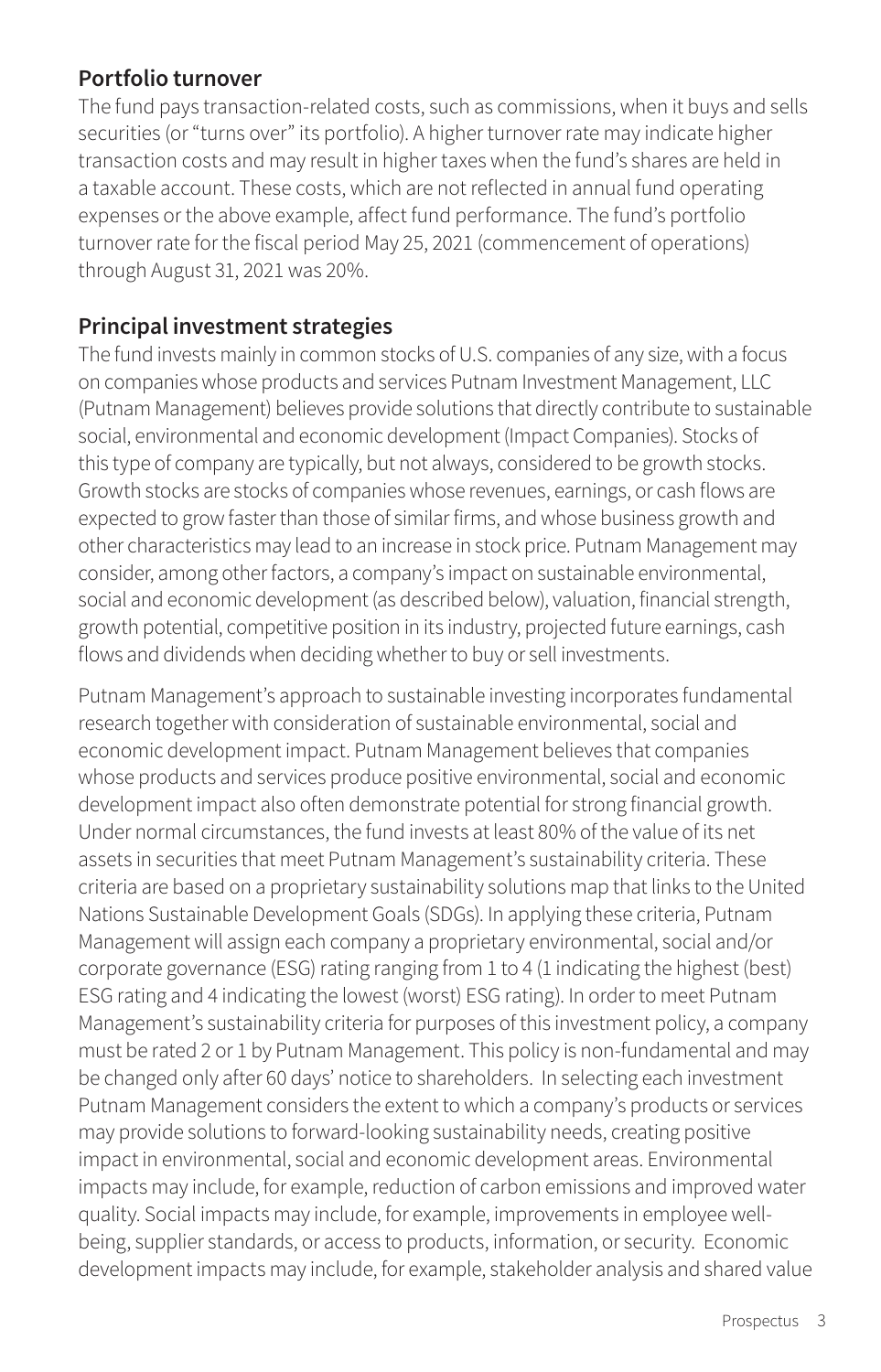approaches to business practices, access to economic opportunity, or improvements in operational effectiveness or efficiency.

The fund is an actively managed ETF that operates pursuant to an exemptive order from the Securities and Exchange Commission (Order) and does not publicly disclose its complete portfolio holdings each business day. Instead, the fund publishes each business day on its website a "Tracking Basket," which is designed to closely track the daily performance of the fund but is not the fund's actual portfolio. The Tracking Basket is comprised of: (1) select recently disclosed portfolio holdings (Strategy Components); (2) liquid ETFs that convey information about the types of instruments (that are not otherwise fully represented by the Strategy Components) in which the fund invests (Representative ETFs); and (3) cash and cash equivalents. For additional information regarding the Tracking Basket, see "Additional information about the fund – Tracking basket structure" in the prospectus.

The fund also publishes each business day on its website the "Tracking Basket Weight Overlap," which is the percentage weight overlap between the holdings of the prior business day's Tracking Basket compared to the holdings of the fund that formed the basis for the fund's calculation of net asset value per share (NAV) at the end of the prior business day. The Tracking Basket Weight Overlap is designed to provide investors with an understanding of how similar the Tracking Basket is to the fund's actual portfolio in percentage terms.

# **Principal investment risks**

- *Tracking Basket structure risk.* The fund's Tracking Basket structure may affect the price at which shares of the fund trade in the secondary market. Although the Tracking Basket is intended to provide investors with enough information to allow for an effective arbitrage mechanism that will keep the market price of the fund at or close to the fund's NAV per share, there is a risk that market prices will vary significantly from NAV. ETFs trading on the basis of a published Tracking Basket may trade at a wider bid/ask spread than ETFs that publish their portfolios on a daily basis, and therefore, may cost investors more to trade. These risks may increase during periods of market disruption or volatility. In addition, although the fund seeks to benefit from keeping its portfolio information secret, market participants may attempt to use the Tracking Basket to identify the fund's trading strategy. If successful, this could result in such market participants engaging in certain predatory trading practices that may have the potential to harm the fund and its shareholders, such as front running the fund's trades of portfolio securities.
- *Arbitrage risk.* Unlike ETFs that publicly disclose their complete portfolio holdings each business day, the fund provides certain other information intended to allow market participants to estimate the value of positions in fund shares. Although this information is designed to facilitate arbitrage opportunities in fund shares to reduce bid/ask spread and minimize discounts or premiums between the market price and NAV of fund shares, there is no guarantee the fund's arbitrage mechanism will operate as intended and that the fund will not experience wide bid/ask spreads and/or large discount or premiums to NAV. In addition, market participants may attempt to use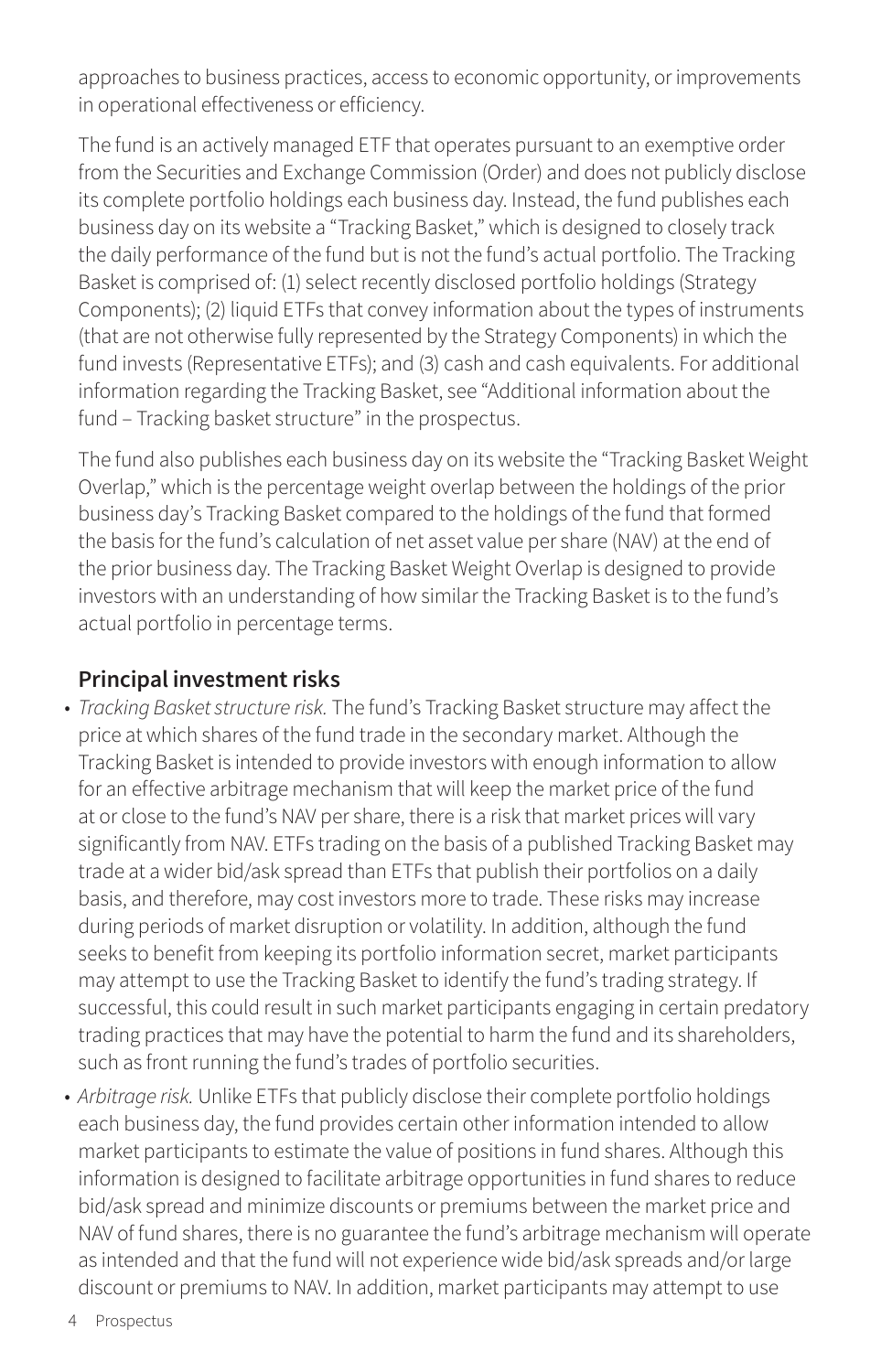the disclosed information to "reverse engineer" the fund's trading strategy, which, if successful, could increase opportunities for predatory trading practices that may have the potential to negatively impact the fund's performance.

- *Fluctuation of NAV and share price risk.* Shares may trade at a larger premium or discount to the NAV than shares of other ETFs, including ETFs that make their daily holdings public. The NAV of the fund will generally fluctuate with changes in the market value of the fund's holdings. The fund's shares can be bought and sold in the secondary market at market prices. Disruptions to creations and redemptions, the existence of extreme market volatility or potential lack of an active trading market for the fund's shares may result in the fund's shares trading significantly above (at a premium) or below (at a discount) to NAV. In addition, in stressed market conditions or periods of market disruption or volatility, the market for shares may become less liquid in response to deteriorating liquidity in the markets for the fund's underlying portfolio holdings.
- *Trading issues risk.* The fund has no public trading history and will operate differently from other actively managed ETFs that publish their portfolio holdings on a daily basis. There can be no assurance that an active trading market will develop or be maintained or that the market for fund shares will operate as intended, which could lead to the fund's shares trading at wider spreads and larger premiums and discounts to NAV than other actively managed ETFs that publish their portfolio holdings on a daily basis, particularly during periods of market disruption or volatility. As a result, it may cost investors more to trade fund shares than shares of other ETFs. There is no guarantee that the fund will be able to attract market makers and authorized participants. Market makers and authorized participants are not obligated to make a market in the fund's shares or to submit purchase and redemption orders for creation units.
- *Trading halt risk.* There may be circumstances where a security held in the fund's portfolio but not in the Tracking Basket does not have readily available market quotations. If Putnam Management determines that such circumstance may affect the reliability of the Tracking Basket as an arbitrage vehicle, that information, along with the identity and weighting of that security in the fund's portfolio, will be publicly disclosed on the fund's website and Putnam Management will assess appropriate remedial measures. In these circumstances, market participants may use this information to engage in certain predatory trading practices that may have the potential to harm the fund and its shareholders. In addition, if securities representing 10% or more of the fund's portfolio do not have readily available market quotations, Putnam Management would promptly request the exchange to halt trading on the fund, meaning that investors would not be able to trade their shares. Trading may also be halted in other circumstances, for example, due to market conditions.
- *Large shareholder risk.* Certain accounts or affiliates of Putnam Management, including other funds advised by Putnam Management or third parties, may from time to time own (beneficially or of record) or control a substantial amount of the fund's shares, including through seed capital arrangements. Such shareholders may at times be considered to control the fund. Dispositions of a large number of shares by these shareholders may adversely affect the fund's liquidity and net assets to the extent such transactions are executed directly with the fund in the form of redemptions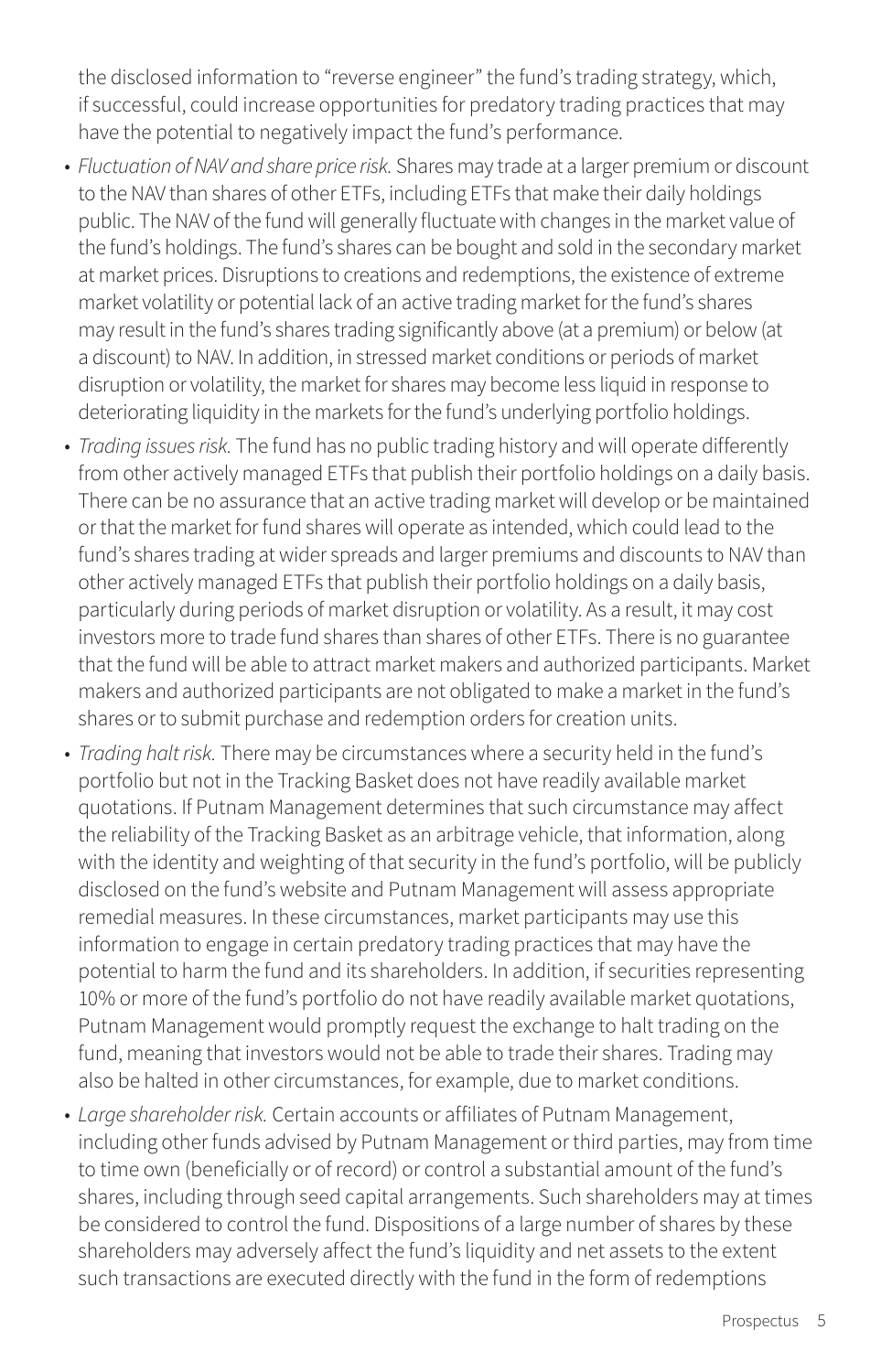through an authorized participant, rather than executed in the secondary market. These redemptions may also force the fund to sell securities, which may increase the fund's brokerage costs. To the extent these large shareholders transact in shares of the fund on the secondary market, such transactions may account for a large percentage of the trading volume on the exchange and may, therefore, have a material effect (upward or downward), on the market price of the fund's shares.

- *Authorized participant concentration risk.* The fund may have a limited number of financial institutions that act as authorized participants, none of which are obligated to engage in creation and/ or redemption transactions. To the extent that those authorized participants do not engage in creation and redemption orders, there may be a significantly diminished trading market for fund shares or fund shares may trade at a discount (or premium) to NAV and possibly face trading halts and/or de-listing. This risk may be heightened due to the fact that the fund has a novel and unique structure and does not disclose its portfolio holdings daily, unlike certain other actively managed ETFs, and could be greater during market disruptions or periods of volatility.
- *Market risk.* The value of investments in the fund's portfolio may fall or fail to rise over extended periods of time for a variety of reasons, including general economic, political or financial market conditions, investor sentiment and market perceptions, government actions, geopolitical events or changes, and factors related to a specific issuer, geography, industry or sector. These and other factors may lead to increased volatility and reduced liquidity in the fund's portfolio holdings. The novel coronavirus (COVID-19) pandemic and efforts to contain its spread are likely to negatively affect the value, volatility, and liquidity of the securities and other assets in which the fund invests and exacerbate other risks that apply to the fund. These effects could negatively impact the fund's performance and lead to losses on your investment in the fund. Companies whose stocks we believe are undervalued by the market may have experienced adverse business developments or may be subject to special risks that have caused their stocks to be out of favor.
- *Common stock risk.* Common stock represents an ownership interest in a company. The value of a company's stock may fall or fail to rise as a result of factors directly relating to that company, such as decisions made by its management or lower demand for the company's products or services. A stock's value may also fall because of factors affecting not just the company, but also other companies in the same industry or in a number of different industries, such as increases in production costs.
- *Growth investing risk.* Growth stocks may be more susceptible to earnings disappointments, and the market may not favor growth-style investing.
- *Small and midsize companies risk.* Stocks of small and midsize companies often trade in smaller volumes, and their prices may fluctuate more than stocks of larger companies. Stocks of these companies may therefore be more vulnerable to adverse developments than those of larger companies.
- *Industry or sector concentration risk.* From time to time, the fund may invest a significant portion of its assets in companies in one or more related industries or sectors, which would make the fund more vulnerable to adverse developments affecting those industries or sectors.
- 6 Prospectus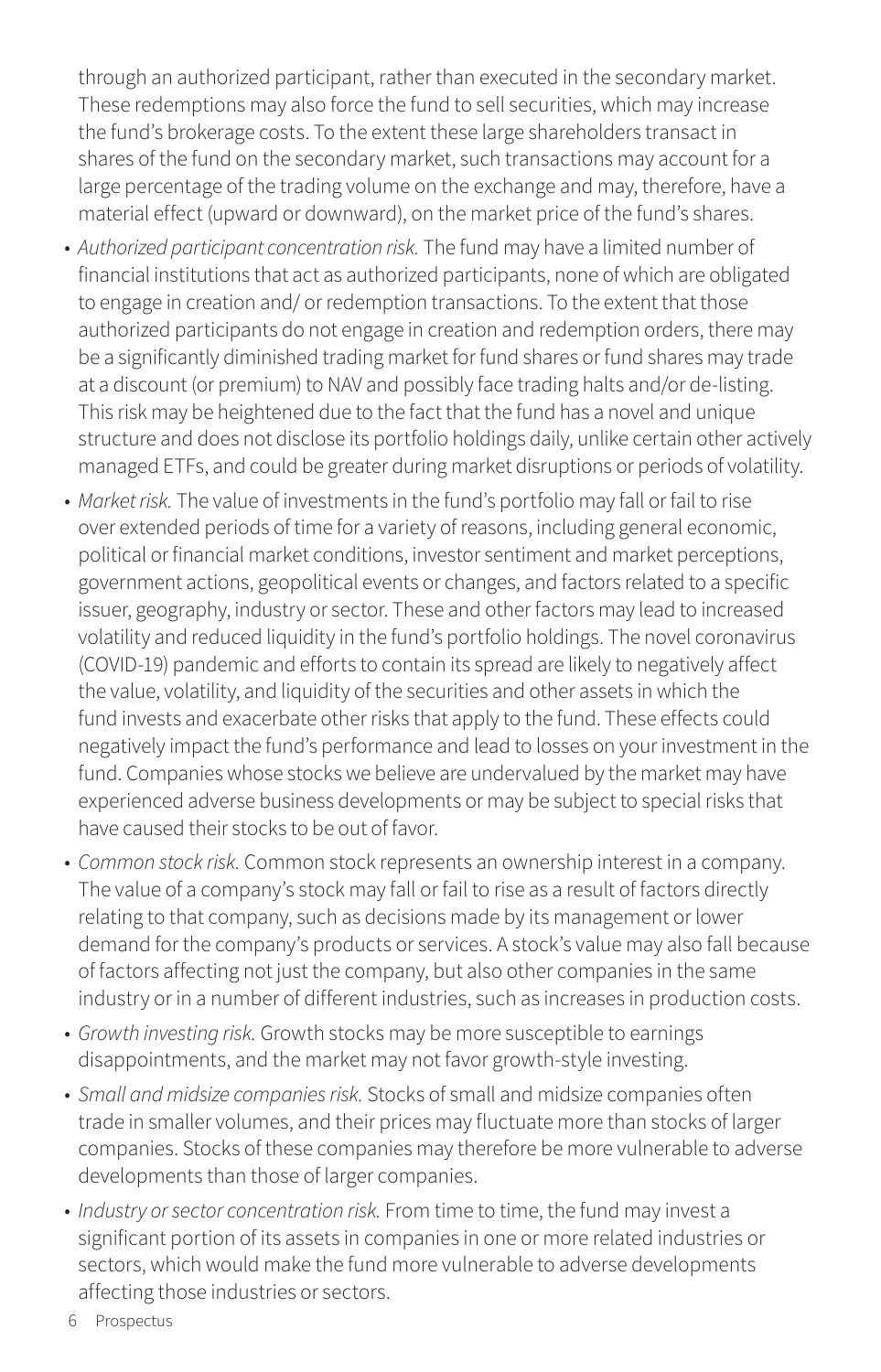- *Sustainable investing risk Impact Companies.* Investing with a focus on Impact Companies, whose products and services may provide solutions that directly impact sustainable environmental, social and economic development, may result in the fund investing in certain types of companies, industries or sectors that the market may not favor. In evaluating an investment opportunity, Putnam Management may make investment decisions based on information and data that is incomplete or inaccurate. Sustainability and ESG metrics are not uniformly defined and applying such metrics involves subjective assessments. Sustainability and ESG scorings and assessments of issuers can vary across third-party data providers and may change over time. In addition, an Impact Company's business practices, products or services may change over time. As a result of these possibilities, among others, the fund may temporarily hold securities that are inconsistent with the fund's sustainable investment criteria. Regulatory changes or interpretations regarding the definitions and/or use of ESG or other sustainability criteria could have a material adverse effect on the fund's ability to invest in accordance with its investment policies and/or achieve its investment objective, as well as the ability of certain classes of investors to invest in funds, such as the fund, whose strategies include ESG or other sustainability criteria.
- *Management and operational risk.* There is no guarantee that the investment techniques, analyses, or judgments that Putnam Management applies in making investment decisions for the fund will produce the intended outcome or that the investments Putnam Management selects for the fund will perform as well as other securities that were not selected for the fund. Putnam Management, or the fund's other service providers, may experience disruptions or operating errors that could negatively impact the fund. The fund may not achieve its goal, and it is not intended to be a complete investment program.

An investment in the fund is not insured or guaranteed by the Federal Deposit Insurance Corporation or any other government agency. It is important to understand that you can lose money by investing in the fund.

#### **Performance**

Performance information will be available after the fund completes a full calendar year of operation.

#### **Your fund's management**

**Investment advisor** Putnam Investment Management, LLC

#### **Portfolio managers** Katherine Collins

Head of Sustainable Investing, portfolio manager of the fund since 2021

# **Sub-advisor**

Putnam Investments Limited\*

Stephanie Dobson Portfolio Manager, portfolio manager of the fund since 2021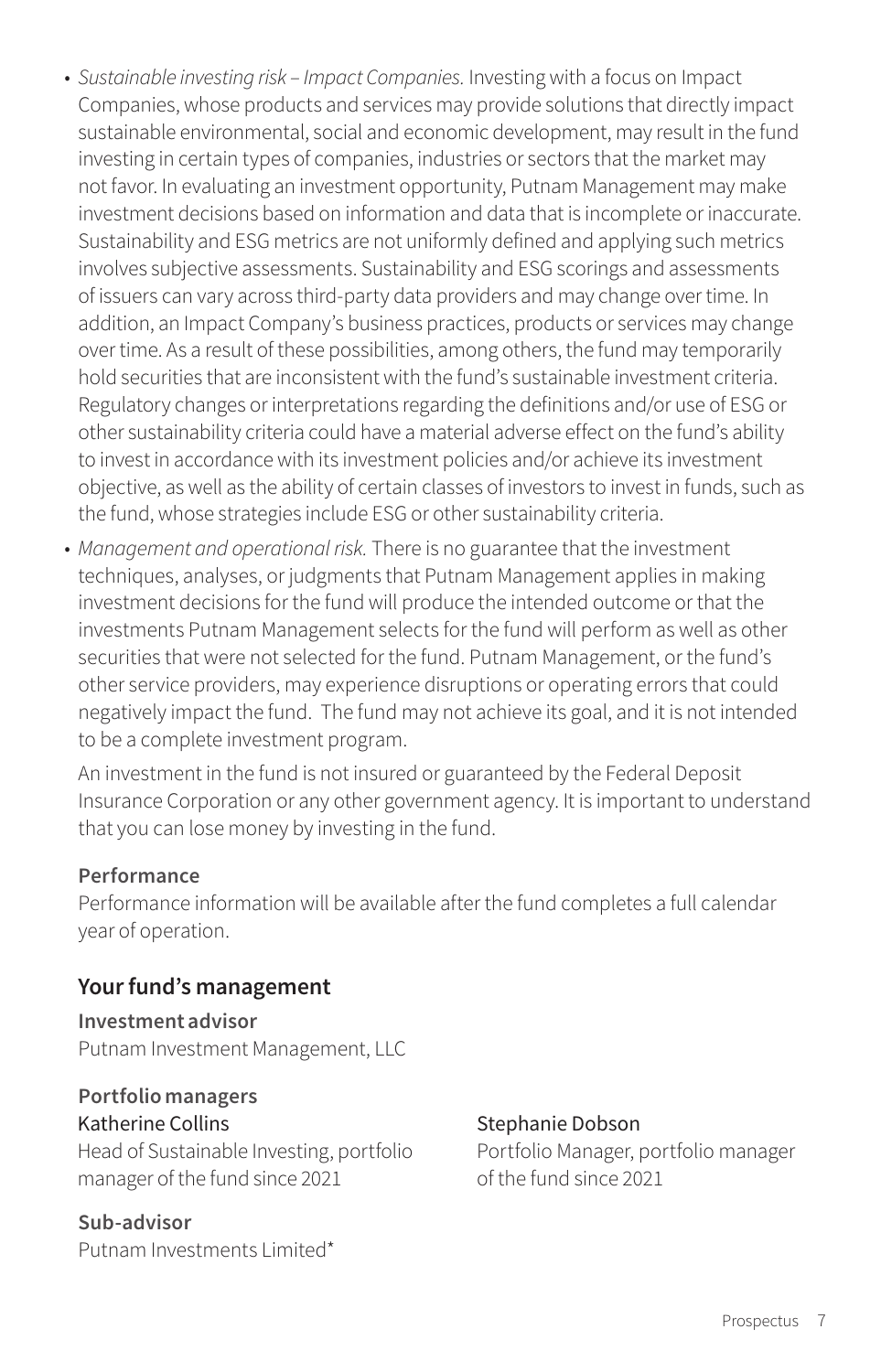\* Though the investment advisor has retained the services of Putnam Investments Limited (PIL), PIL does not currently manage any assets of the fund.

# **Purchase and sale of fund shares**

Shares of the fund are listed and traded on an exchange, and individual fund shares may only be bought and sold in the secondary market through a broker or dealer at market price. These transactions, which do not involve the fund, are made at market prices that may vary throughout the day, rather than at net asset value (NAV). Shares of the fund may trade at a price greater than the fund's NAV (premium) or less than the fund's NAV (discount). An investor may incur costs attributable to the difference between the highest price a buyer is willing to pay to purchase shares (bid) and the lowest price a seller is willing to accept for shares (ask) when buying or selling fund shares in the secondary market (the "bid-ask spread"). Recent information, including information regarding the fund's NAV, market price, premiums and discounts, and bid-ask spread, is available at [putnam.com.](https://www.putnam.com?ref=SP833.pdf)

## **Tax information**

The fund's distributions will be taxed as ordinary income or capital gains unless you hold the shares through a tax-advantaged arrangement, in which case you will generally be taxed only upon withdrawal of monies from the arrangement.

## **Financial intermediary compensation**

The fund and its related companies may pay intermediaries, which may include banks, broker/dealers, or financial professionals, for the sale of fund shares and related services. Please bear in mind that these payments may create a conflict of interest by influencing the broker/dealer or other intermediary to recommend the fund over another investment. Ask your advisor or visit your advisor's website for more information.

# **Fund details**

## **Investment details**

#### **Investment objective**

Putnam Sustainable Future ETF seeks long-term capital appreciation.

## **Principal investment strategies**

The fund invests mainly in common stocks of U.S. companies of any size, with a focus on companies whose products and services Putnam Investment Management, LLC (Putnam Management) believes provide solutions that directly contribute to sustainable social, environmental and economic development (Impact Companies). Stocks of this type of company are typically, but not always, considered to be growth stocks. Growth stocks are stocks of companies whose revenues, earnings, or cash flows are expected to grow faster than those of similar firms, and whose business growth and other characteristics may lead to an increase in stock price. Putnam Management may consider, among other factors, a company's impact on sustainable environmental,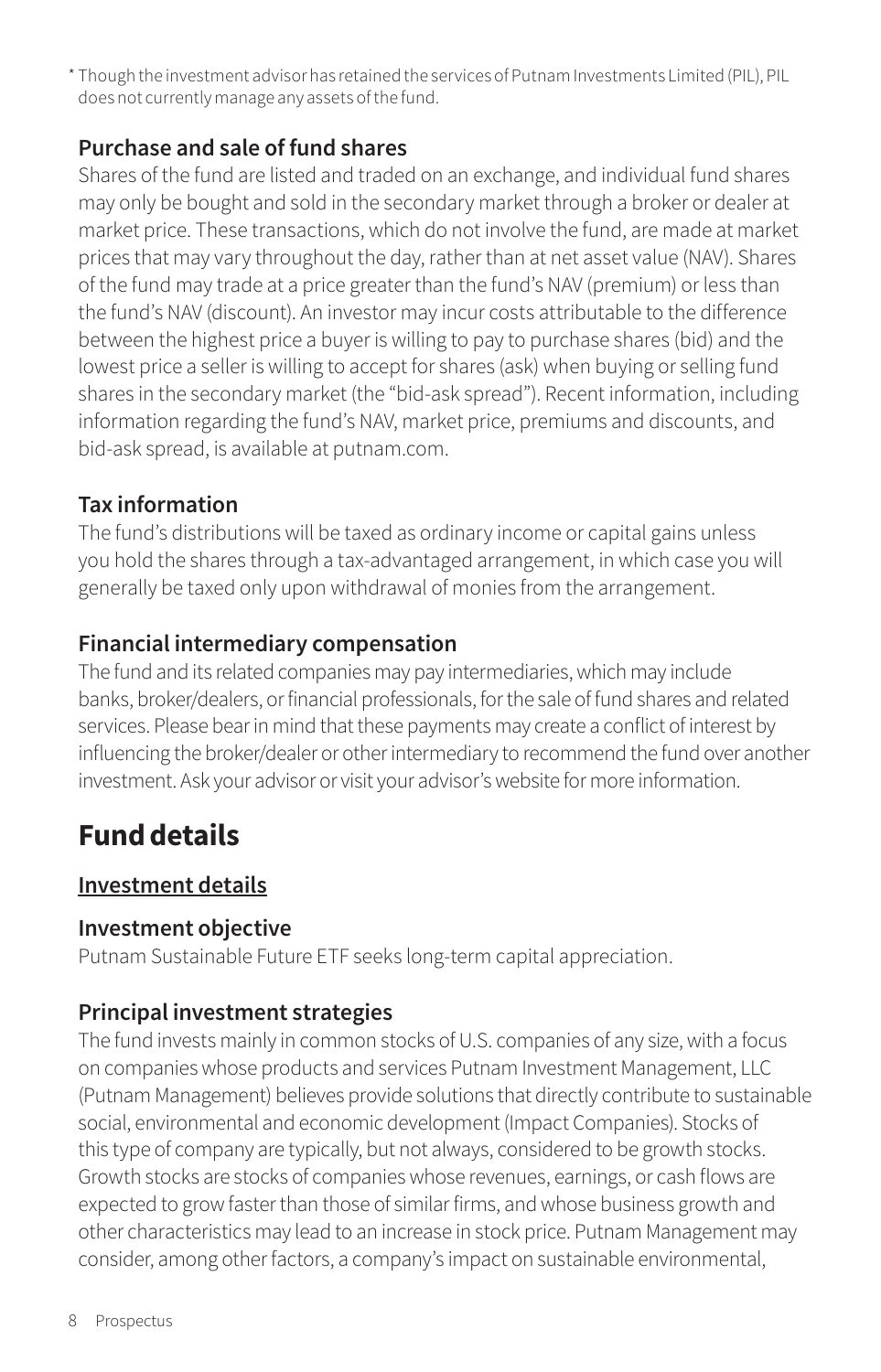social and economic development (as described below), valuation, financial strength, growth potential, competitive position in its industry, projected future earnings, cash flows and dividends when deciding whether to buy or sell investments.

Putnam Management's approach to sustainable investing incorporates fundamental research together with consideration of sustainable environmental, social and economic development impact. Putnam Management believes that companies whose products and services produce positive environmental, social and economic development impact also often demonstrate potential for strong financial growth. In selecting each investment Putnam Management considers the extent to which a company's products or services may provide solutions to forward-looking sustainability needs, creating positive impact in environmental, social and economic development areas.

In line with the fund's solutions-oriented focus, the fund invests in companies whose products and services seek to produce benefits for customers, employees and society, with the premise that companies that seek to solve pressing sustainability challenges may also present good investment opportunities. The fund's approach to sustainable investing incorporates fundamental research together with consideration of sustainable environmental, social and economic development impact.

- *Environmental impacts.* Environmental impacts could include, for example, reduction of carbon dioxide and other greenhouse gas emissions, improved water or air quality access to better sanitation or to affordable and clean energy, decrease in waste streams, or improvements in the efficiency of industry and infrastructure.
- *Social impacts.* Social impacts could include, for example, improvements in employee well-being, supplier standards, or access to products, information, or security.
- *Economic development impacts.* Economic development impacts at the corporate level could include, for example, stakeholder analysis and shared value approaches to business practices, access to economic opportunity, or improvements in operational effectiveness or efficiency.

Putnam Management believes that analysis of sustainability factors is best utilized in combination with a strong understanding of a company's fundamentals (including a company's industry, geography, and strategic position). Relevant issues vary by sector, geography, asset class and specific company context. Therefore, the fund uses fundamental research of ESG factors that is tailored to specific sectors, locations, asset classes and companies. The fund's approach to sustainability analysis is deeply intertwined with the fundamental research process. Putnam Management uses company disclosures, non-governmental organization or government disclosures, public data sources, and independent third-party data as inputs into its analytical processes. In some cases, measurement of a company's environmental, social or economic development impacts will align with the United Nations Sustainable Development Goals and Putnam Management will consider the metrics reported through this or a similar framework. Putnam Management's investment approach includes assessment of impact regardless of the reporting mechanism. While Putnam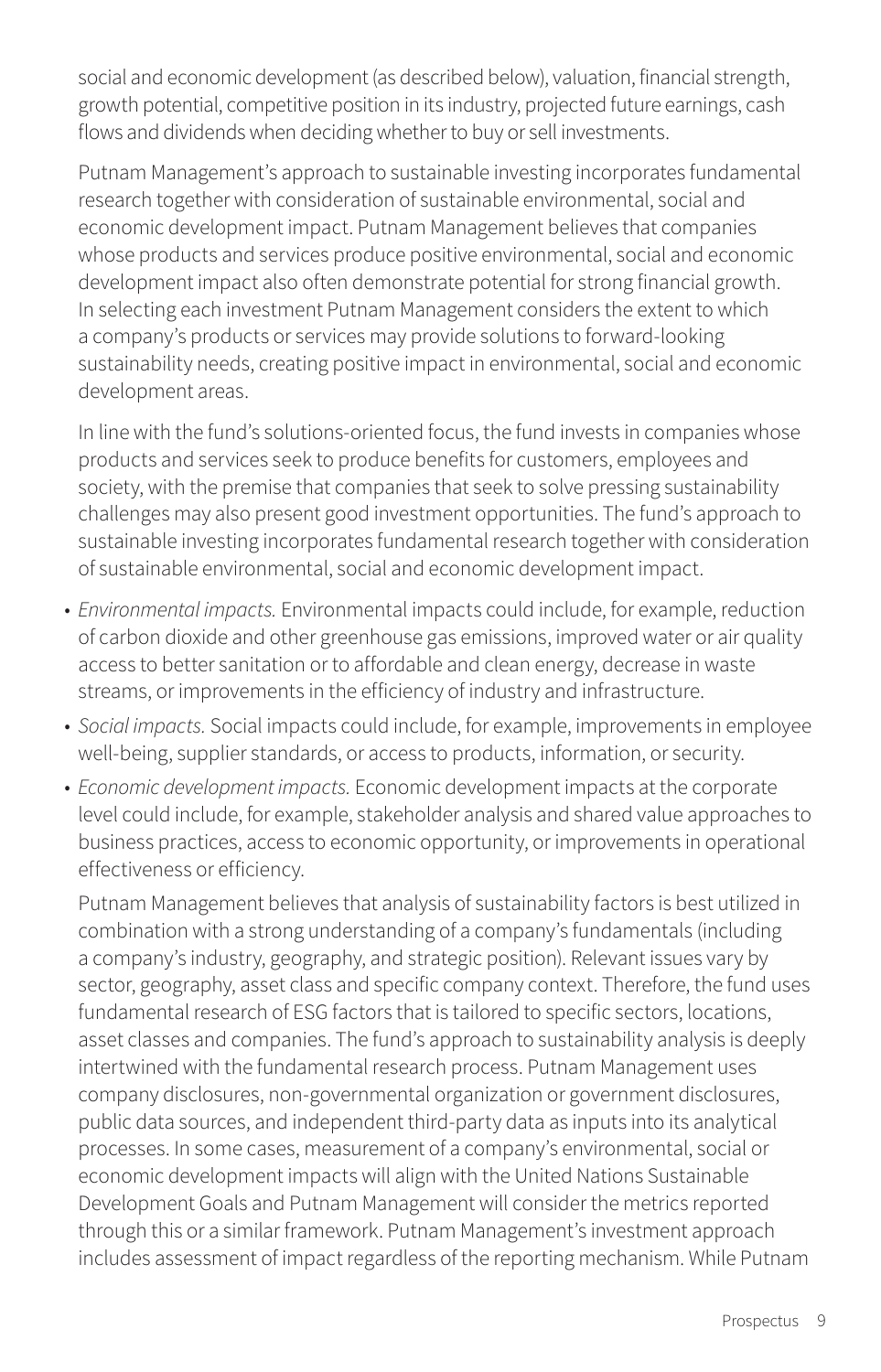Management may consider independent third-party data as a part of its analytical process, the portfolio management team performs its own independent analysis of issuers and does not rely on third-party screens.

Putnam Management uses company disclosures, public data sources, and independent third-party data as inputs into its analytical processes. It is likely that sustainable business practices, as well as the metrics and measurements that the fund uses to evaluate them, will continue to evolve over time.

The fund is an actively managed ETF that operates pursuant to an exemptive order from the Securities and Exchange Commission (Order) and does not publicly disclose its complete portfolio holdings each business day. Instead, the fund publishes each business day on its website a "Tracking Basket," which is designed to closely track the daily performance of the fund but is not the fund's actual portfolio. The Tracking Basket is comprised of: (1) select recently disclosed portfolio holdings (Strategy Components); (2) liquid ETFs that convey information about the types of instruments (that are not otherwise fully represented by the Strategy Components) in which the fund invests (Representative ETFs); and (3) cash and cash equivalents. For additional information regarding the Tracking Basket, see "Additional information about the fund - Tracking basket structure" in the prospectus.

The fund also publishes each business day on its website the "Tracking Basket Weight Overlap," which is the percentage weight overlap between the holdings of the prior business day's Tracking Basket compared to the holdings of the fund that formed the basis for the fund's calculation of net asset value per share (NAV) at the end of the prior business day. The Tracking Basket Weight Overlap is designed to provide investors with an understanding of how similar the Tracking Basket is to the fund's actual portfolio in percentage terms.

Shareholders should be aware that investments made by the fund and results achieved by the fund at any given time are not expected to be the same as those made by other funds for which Putnam Management acts as investment manager, including funds with names, investment objectives, and policies that are similar to the fund. The Trustees may change the fund's goal, investment strategies and other policies set forth in this prospectus without shareholder approval, except as otherwise provided in the prospectus or SAI.

#### Permitted investment types

Under the terms of the Order, the fund's investments are limited to the following: ETFs, notes, common stocks, preferred stocks, ADRs, real estate investment trusts, commodity pools, metals trusts, and currency trusts, in each case that are traded on a U.S. securities exchange; common stocks listed on a foreign exchange that trade on such exchange contemporaneously with the fund's shares; exchangetraded futures (where the future contract's reference asset is an asset that the fund could invest in directly, or in the case of an index future, is based on an index of a type of asset that the fund could invest in directly) that are traded on a U.S. futures exchange contemporaneously with the fund's shares; and cash and cash equivalents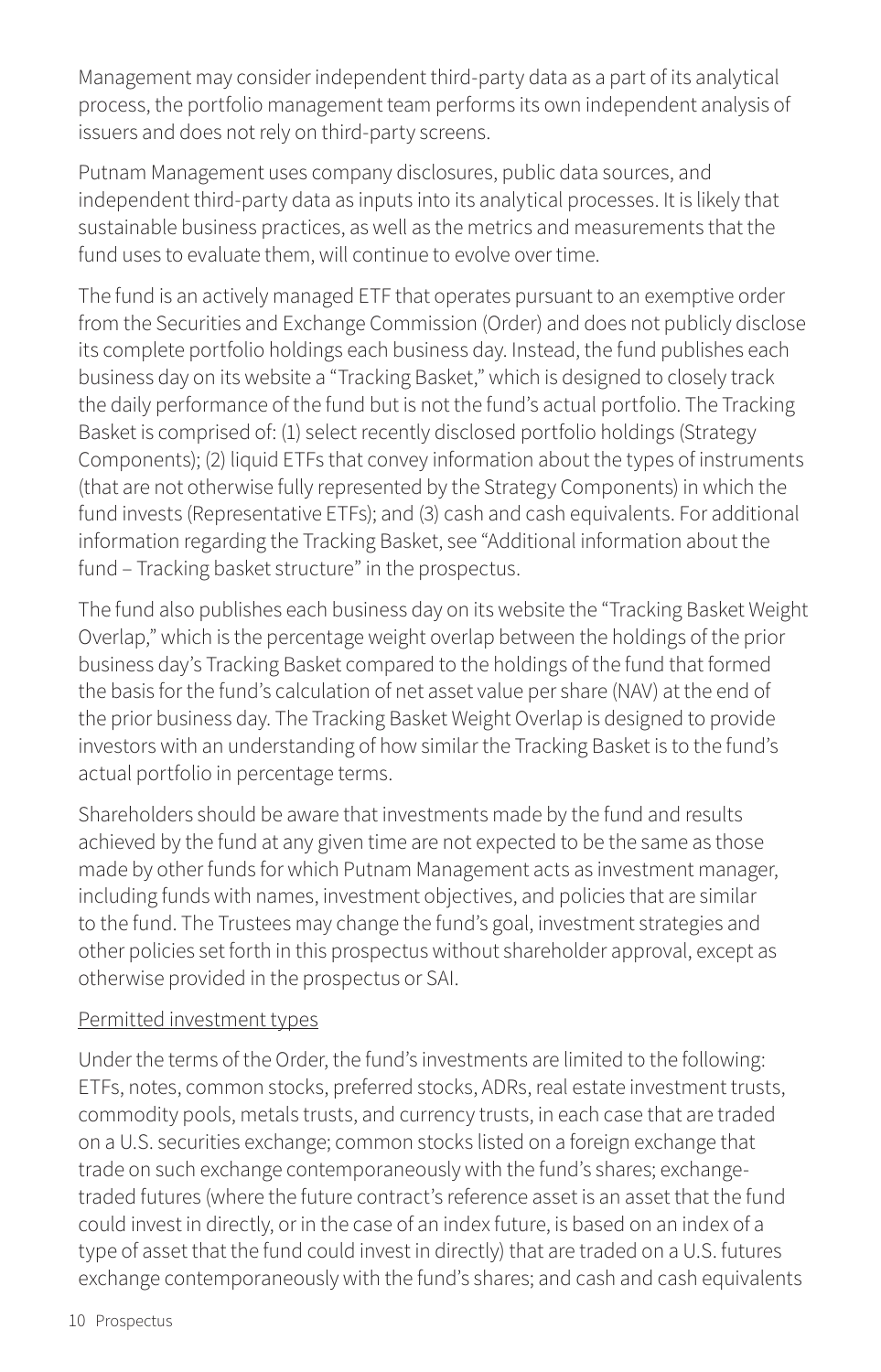(which are short-term U.S. Treasury securities, government money market funds, and repurchase agreements) (Permitted Investment Types). In addition to the main investment strategies described above under "Principal investment strategies," the fund may invest in any of the Permitted Investment Types. The fund may not borrow for investment purposes or hold short positions. The fund may not purchase any securities that are illiquid investments (as defined in Rule 22e-4(a)(8) under the 1940 Act) at the time of purchase.

## **Principal investment risks**

The principal and certain additional risks of investing in the fund are described below. These risks and other factors may adversely affect the fund's NAV, market price and performance. When you sell your shares they may be worth more or less than what you paid for them, which means that you could lose money as a result of your investment. An investment in the fund is not insured or guaranteed by the Federal Deposit Insurance Corporation or any other government agency. The fund may not achieve its investment objective, and it is not intended to be a complete investment program. The fund's Statement of Additional Information (SAI) contains additional information about the fund's investment policies and risks.

- *Tracking Basket structure risk.* The fund's Tracking Basket structure may affect the price at which shares of the fund trade in the secondary market. Although the Tracking Basket is intended to provide investors with enough information to allow for an effective arbitrage mechanism that will keep the market price of the fund at or close to the underlying NAV per share of the fund, the Tracking Basket methodology is novel and not yet proven as an effective arbitrage mechanism. There is a risk (which may increase during periods of market disruption or volatility) that market prices will vary significantly from the underlying NAV of the fund. ETFs trading on the basis of a published Tracking Basket may trade at a wider bid/ask spread than ETFs that publish their portfolios on a daily basis, especially during periods of market disruption or volatility, and therefore, may cost investors more to trade. At certain thresholds for such premiums/discounts, bid/ask spreads and tracking error, the Fund's Board of Trustees will consider possible remedial measures, which may include liquidation or conversion to a fully-transparent, active ETF or a mutual fund. While the Tracking Basket includes some of the fund's holdings, it is not the fund's actual portfolio. The fund will not disclose its actual portfolio daily and will not require a minimum overlap of holdings between the Tracking Basket and the Fund's actual portfolio. In addition, although the fund seeks to benefit from keeping its portfolio information secret, market participants may attempt to use the Tracking Basket to identify the fund's trading strategy. If successful, this could result in such market participants engaging in certain predatory trading practices that may have the potential to harm the fund and its shareholders, such as front running the fund's trades of portfolio securities.
- *Arbitrage risk.* Unlike ETFs that publicly disclose their complete portfolio holdings each business day, the fund discloses the Tracking Basket and Tracking Basket Weight Overlap, which is intended to allow market participants to estimate the value of positions in fund shares. Although this information is designed to facilitate arbitrage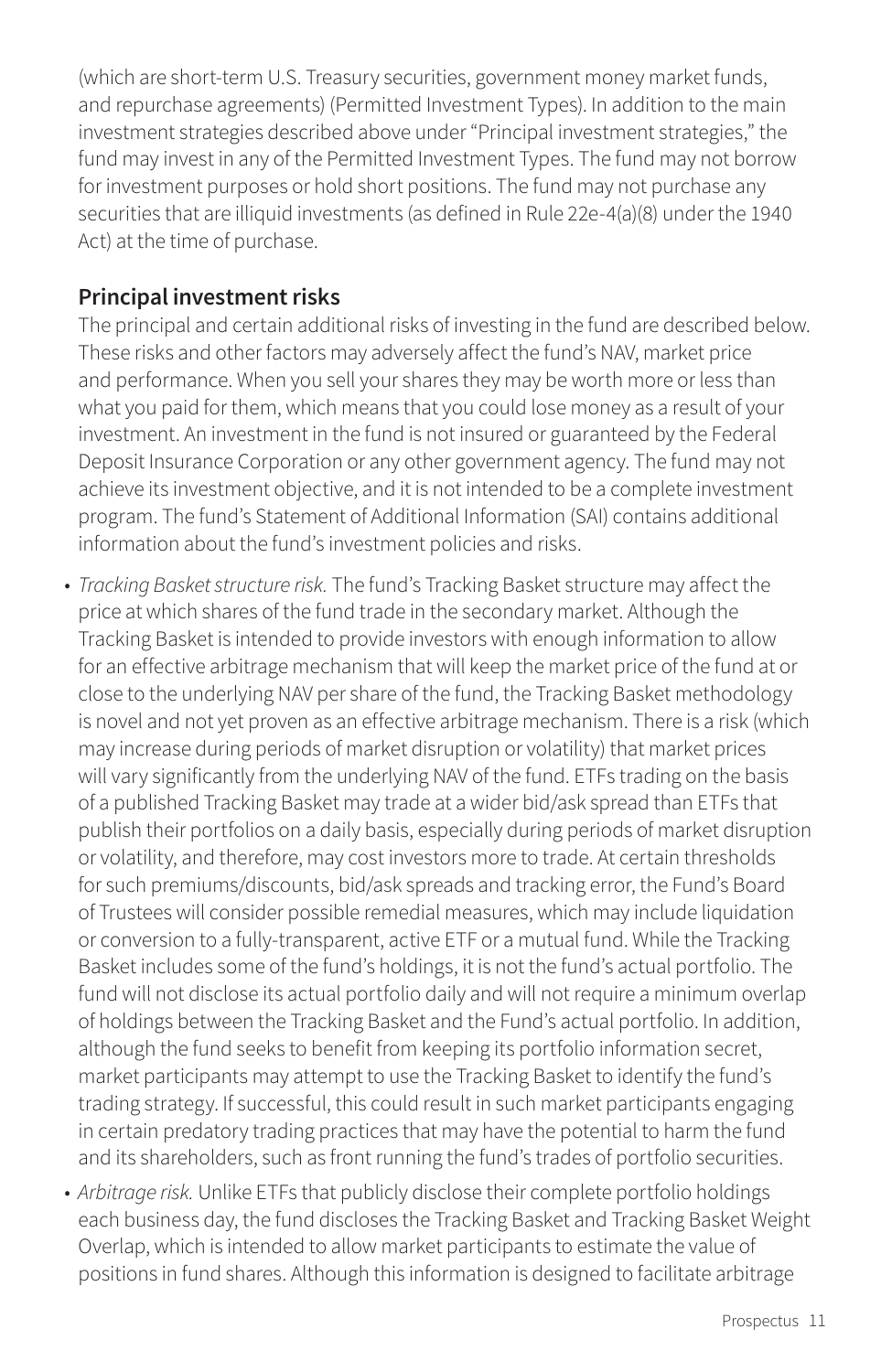opportunities in fund shares to reduce bid/ask spread and minimize discounts or premiums between the market price and NAV of fund shares, there is no guarantee the fund's arbitrage mechanism will operate as intended and that the fund will not experience wide bid/ask spreads and/or large discounts or premiums to NAV. In addition, market participants may attempt to use the disclosed information to "reverse engineer" the fund's trading strategy, which, if successful, could increase opportunities for predatory trading practices that may have the potential to negatively impact the fund's performance. These practices may include front running (trading ahead of the fund) or free riding (mirroring the fund's strategies).

• *Fluctuation of NAV and share price risk.* Shares may trade at a larger premium or discount to the NAV than shares of other ETFs, including ETFs that make their daily holdings public. The NAV of the fund's shares will generally fluctuate with changes in the market value of the fund's holdings. The fund's shares are listed on an exchange and can be bought and sold in the secondary market at market prices. The market prices of shares will fluctuate in accordance with changes in NAV and supply and demand on the listing exchange. Although disclosure of the Tracking Basket and Tracking Basket Weight Overlap is designed to facilitate the arbitrage process to permit the shares of the fund to trade at market prices that are at or close to NAV, it is possible that the market price and NAV will vary significantly. As a result, you may sustain losses if you pay more than the shares' NAV when you purchase shares or receive less than the shares' NAV when you sell shares, in the secondary market. During periods of disruptions to creations and redemptions, the existence of extreme market volatility, or lack of an active trading market for the fund's shares, the market price of fund shares is more likely to differ significantly from the fund's NAV. During such periods, you may be unable to sell your shares or may incur significant losses if you sell your shares. There are various methods by which investors can purchase and sell shares and various orders that may be placed. Investors should consult their financial intermediary before purchasing or selling shares of the fund. Disruptions at market makers, authorized participants or market participants may also result in significant differences between the market price of the fund's shares and the fund's NAV. In addition, in stressed market conditions or periods of market disruption or volatility, the market for shares may become less liquid in response to deteriorating liquidity in the markets for the fund's underlying portfolio holdings.

The market price of shares during the trading day, like the price of any exchangetraded security, includes a "bid/ask" spread charged by the exchange specialist, market makers, or other participants that trade the particular security. In times of severe market disruption or volatility, the bid/ask spread can increase significantly. At those times, shares are most likely to be traded at a discount to NAV, and the discount is likely to be greatest when the price of shares is falling fastest, which may be the time that you most want to sell your shares.

• *Trading issues risk.* The fund has no public trading history and will operate differently from other actively managed ETFs that publish their portfolio holdings on a daily basis. Although shares are listed on an exchange, there can be no assurance that an active trading market or requirements to remain listed will be met or maintained,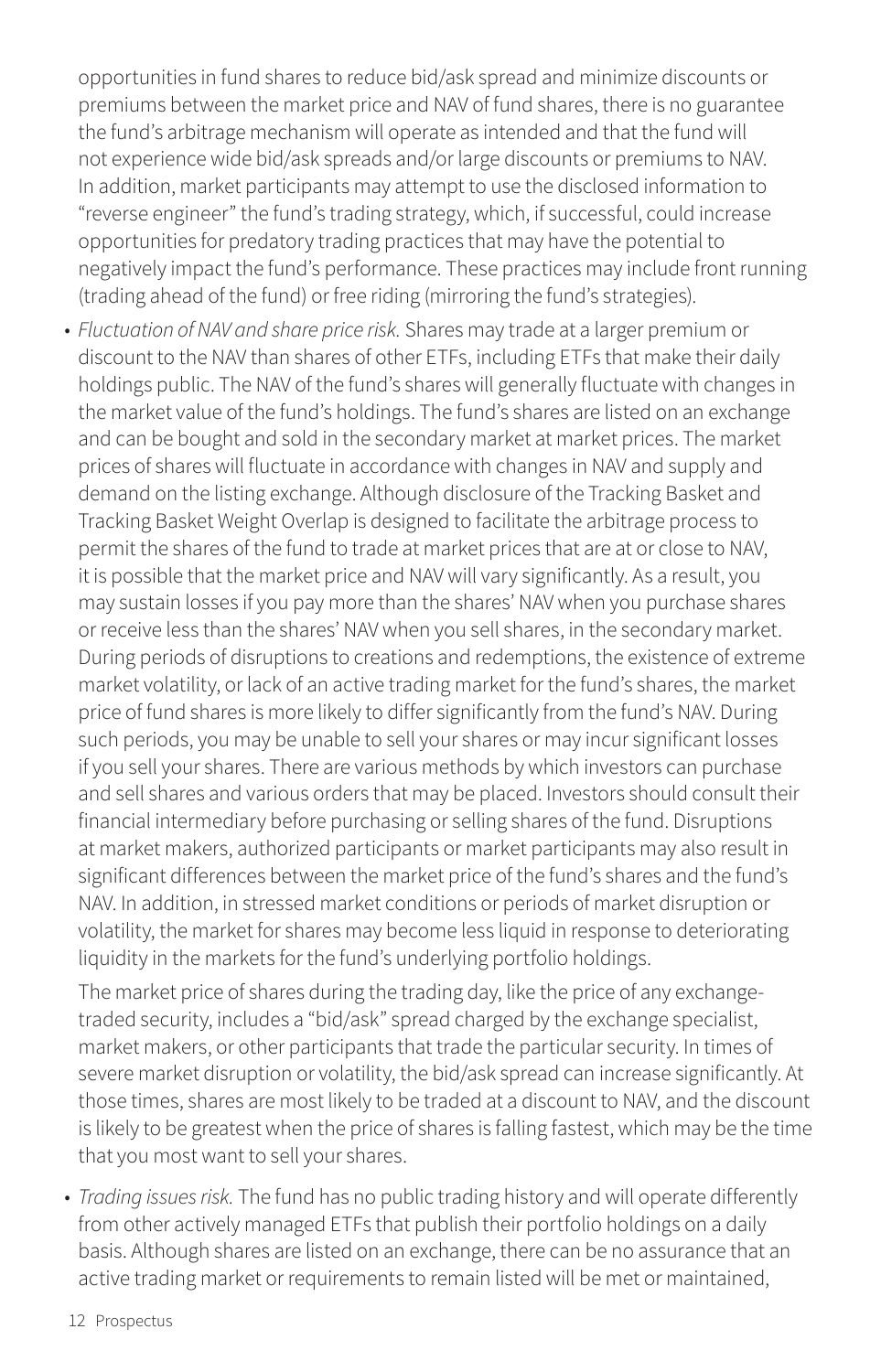or that the market for fund shares will operate as intended. If the market does not operate as intended, it could lead to the fund's shares trading at wider spreads and larger premiums and discounts to NAV than other actively managed ETFs that publish their portfolio holdings on a daily basis, particularly during periods of market disruption or volatility. As a result, it may cost investors more to trade fund shares than shares of other ETFs.

Only an authorized participant may engage in creation or redemption transactions directly with the fund. There is no guarantee that the fund will be able to attract market makers and authorized participants. There are no obligations of market makers to make a market in the fund's shares or of authorized participants to submit purchase or redemption orders for Creation Units. In addition, trading of shares in the secondary market may be halted, for example, due to activation of market-wide "circuit breakers." If trading halts or an unanticipated early closing of the listing exchange occurs, a shareholder may be unable to purchase or sell shares of the fund.

If the fund's shares are delisted from the listing exchange, Putnam Management may seek to list the fund shares on another market, merge the fund with another exchange-traded fund or traditional mutual fund, or redeem the fund shares at NAV.

Shares of the fund, similar to shares of other issuers listed on a stock exchange, may be sold short and are therefore subject to the risk of increased volatility and price decreases associated with being sold short.

- *Trading halt risk.* There may be circumstances where a security held in the fund's portfolio but not in the Tracking Basket does not have readily available market quotations. If Putnam Management determines that such circumstance may affect the reliability of the Tracking Basket as an arbitrage vehicle, that information, along with the identity and weighting of that security in the fund's portfolio, will be publicly disclosed on the fund's website and Putnam Management will assess appropriate remedial measures. In these circumstances, market participants may use this information to engage in certain predatory trading practices that may have the potential to harm the fund and its shareholders. In addition, if securities representing 10% or more of the fund's portfolio do not have readily available market quotations, Putnam Management would promptly request the exchange to halt trading on the fund, meaning that investors would not be able to trade their shares. Trading may also be halted in other circumstances, for example, due to market conditions.
- *Large shareholder risk.* Certain accounts or affiliates of Putnam Management, including other funds advised by Putnam Management or third parties, may from time to time own (beneficially or of record) or control a substantial amount of the fund's shares, including through seed capital arrangements. Such shareholders may at times be considered to control the fund. Dispositions of a large number of shares by these shareholders may adversely affect the fund's liquidity and net assets to the extent such transactions are executed directly with the fund in the form of redemptions through an authorized participant, rather than executed in the secondary market. These redemptions may also force the fund to sell securities, which may increase the fund's brokerage costs. To the extent these large shareholders transact in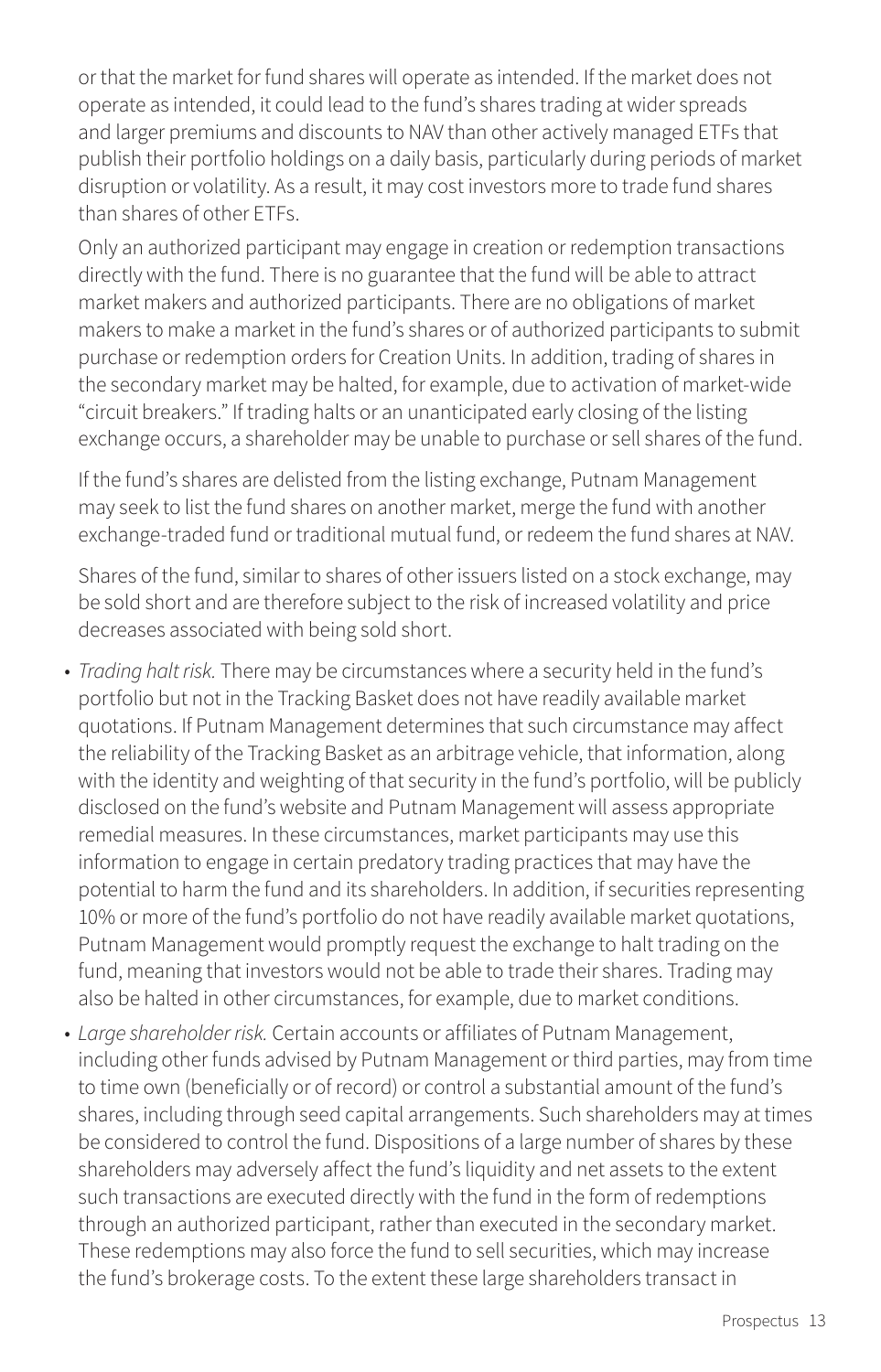shares of the fund on the secondary market, such transactions may account for a large percentage of the trading volume on the exchange and may, therefore, have a material effect (upward or downward), on the market price of the fund's shares.

- *Authorized participant concentration risk.* The fund may have a limited number of financial institutions that act as authorized participants, none of which are obligated to engage in creation and/or redemption transactions. Decisions by market makers or authorized participants to reduce their role with respect to market making or creation and redemption activities during times of market stress, or a decline in the number of authorized participants due to decisions to exit the business, bankruptcy, or other factors, could inhibit the effectiveness of the arbitrage process in maintaining the relationship between the underlying value of the fund's portfolio securities and the market price of fund shares. To the extent no other authorized participants are able to step forward to create or redeem, shares may trade at a discount to NAV and possibly face delisting. The authorized participant concentration risk may be heightened due to the fact that the fund has a novel and unique structure and does not disclose its portfolio holdings daily, unlike certain other actively managed ETFs, and could be greater during market disruptions or periods of market volatility and in scenarios where authorized participants have limited or diminished access to the capital required to post collateral.
- *Market risk.* The value of investments in the fund's portfolio may fall or fail to rise over extended periods of time for a variety of reasons, including general economic, political or financial market conditions; investor sentiment and market perceptions (including perceptions about monetary policy, interest rates or the risk of default); government actions (including protectionist measures, intervention in the financial markets or other regulation, and changes in fiscal, monetary or tax policies); geopolitical events or changes (including natural disasters, epidemics or pandemics, terrorism and war); and factors related to a specific issuer, geography, industry or sector. Foreign financial markets have their own market risks, and they may be more or less volatile than U.S. markets and may move in different directions. During a general downturn in financial markets, multiple asset classes may decline in value simultaneously. These and other factors may lead to increased volatility and reduced liquidity in the fund's portfolio holdings. During those periods, the fund may experience high levels of shareholder redemptions, and may have to sell securities at times when it would otherwise not do so, and at unfavorable prices. These risks may be exacerbated during economic downturns or other periods of economic stress.

The novel coronavirus (COVID-19) pandemic and efforts to contain its spread have negatively affected, and are likely to continue to negatively affect, the global economy, the economies of the United States and other individual countries, and the financial performance of individual issuers, sectors, industries, asset classes, and markets in significant and unforeseen ways. The COVID-19 pandemic has resulted in significant market volatility, exchange trading suspensions and closures, declines in global financial markets, higher default rates, and economic downturns and recessions, and these effects may continue for an extended period of time and may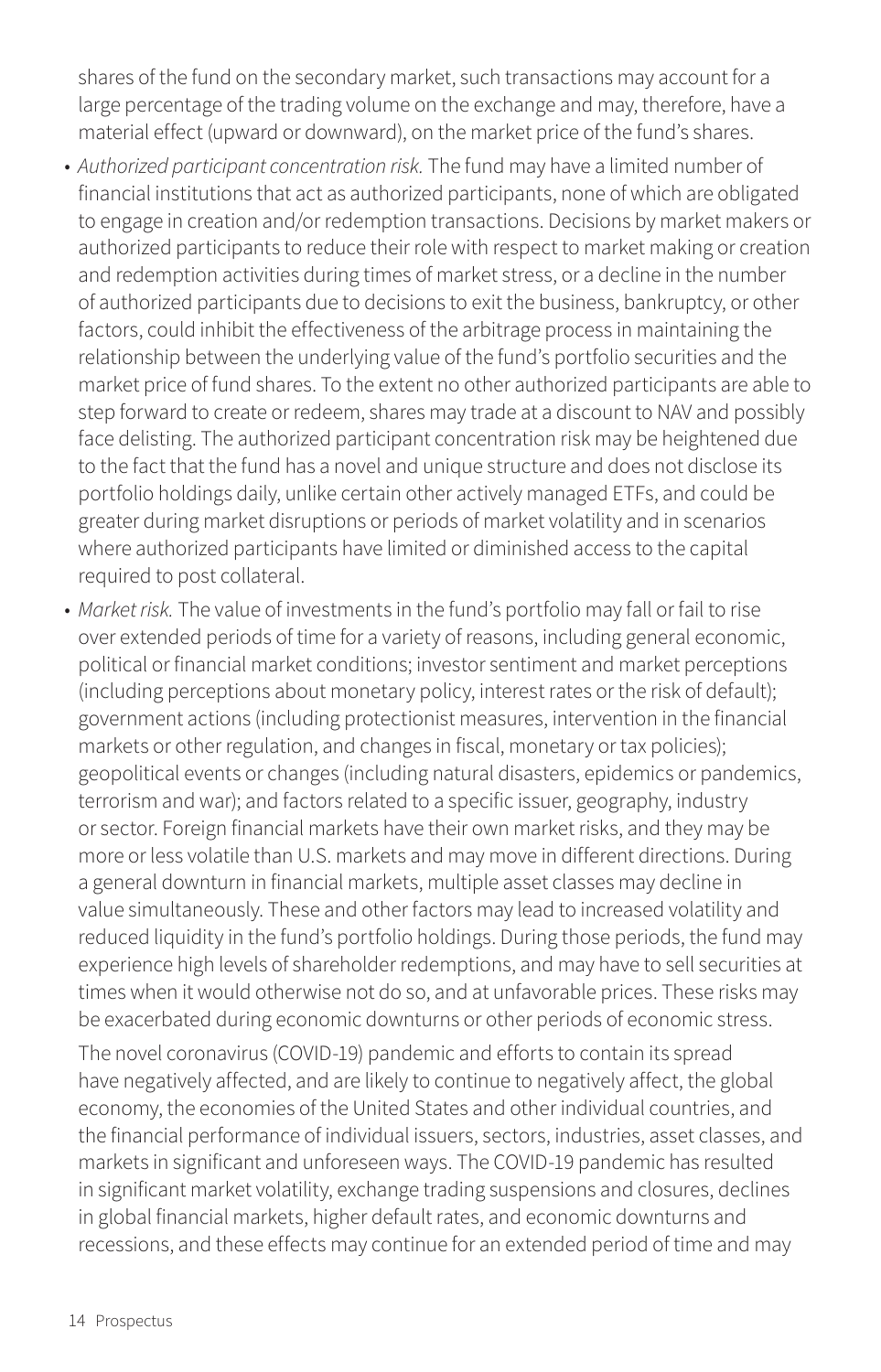increase in severity over time. In addition, actions taken by government and quasigovernmental authorities and regulators throughout the world in response to the COVID-19 pandemic, including significant fiscal and monetary policy changes, may affect the value, volatility, and liquidity of some securities and other assets. Given the significant uncertainty surrounding the magnitude, duration, reach, costs and effects of the COVID-19 pandemic, as well as actions that have been or could be taken by governmental authorities or other third parties, it is difficult to predict its potential impacts on the fund's investments. The effects of the COVID-19 pandemic also are likely to exacerbate other risks that apply to the fund, including the risks disclosed in this prospectus, which could negatively impact the fund's performance and lead to losses on your investment in the fund.

- *Common stock risk.* Common stock represents an ownership interest in a company. The value of a company's stock may fall or fail to rise as a result of factors directly relating to that company, such as decisions made by its management or lower demand for the company's products or services. A stock's value may also fall because of factors affecting not just the company, but also other companies in the same industry or in a number of different industries, such as increases in production costs. The value of a company's stock may also be affected by changes in financial markets that are relatively unrelated to the company or its industry, such as changes in interest rates or currency exchange rates. In addition, a company's stock generally pays dividends only after the company invests in its own business and makes required payments to holders of its bonds and other debt. For this reason, the value of a company's stock will usually react more strongly than its bonds and other debt to actual or perceived changes in the company's financial condition or prospects.
- *Growth investing risk.* Stocks of companies Putnam Management believes are fastgrowing may trade at a higher multiple of current earnings than other stocks. The values of these stocks may be more sensitive to changes in current or expected earnings than the values of other stocks. If Putnam Management's assessment of the prospects for a company's earnings growth is wrong, or if Putnam Management's judgment of how other investors will value the company's earnings growth is wrong, then the price of the company's stock may fall or may not approach the value that Putnam Management has placed on it. In addition, growth stocks, at times, may not perform as well as value stocks or the stock market in general, and may be out of favor with investors for varying periods of time.
- *Small and midsize companies risk.* Small and midsize companies, some of which may have a market capitalization of less than \$1 billion, are more likely than larger companies to have limited product lines, markets or financial resources, lack profitability or depend on a small management group. Stocks of these companies often trade in smaller volumes, and their prices may fluctuate more than stocks of larger companies. Stocks of small and midsize companies may therefore be more vulnerable to adverse developments than those of larger companies. In addition, stocks of small and midsize companies, at times, may not perform as well as stocks of large companies or the stock market in general, and may be out of favor with investors for varying periods of time.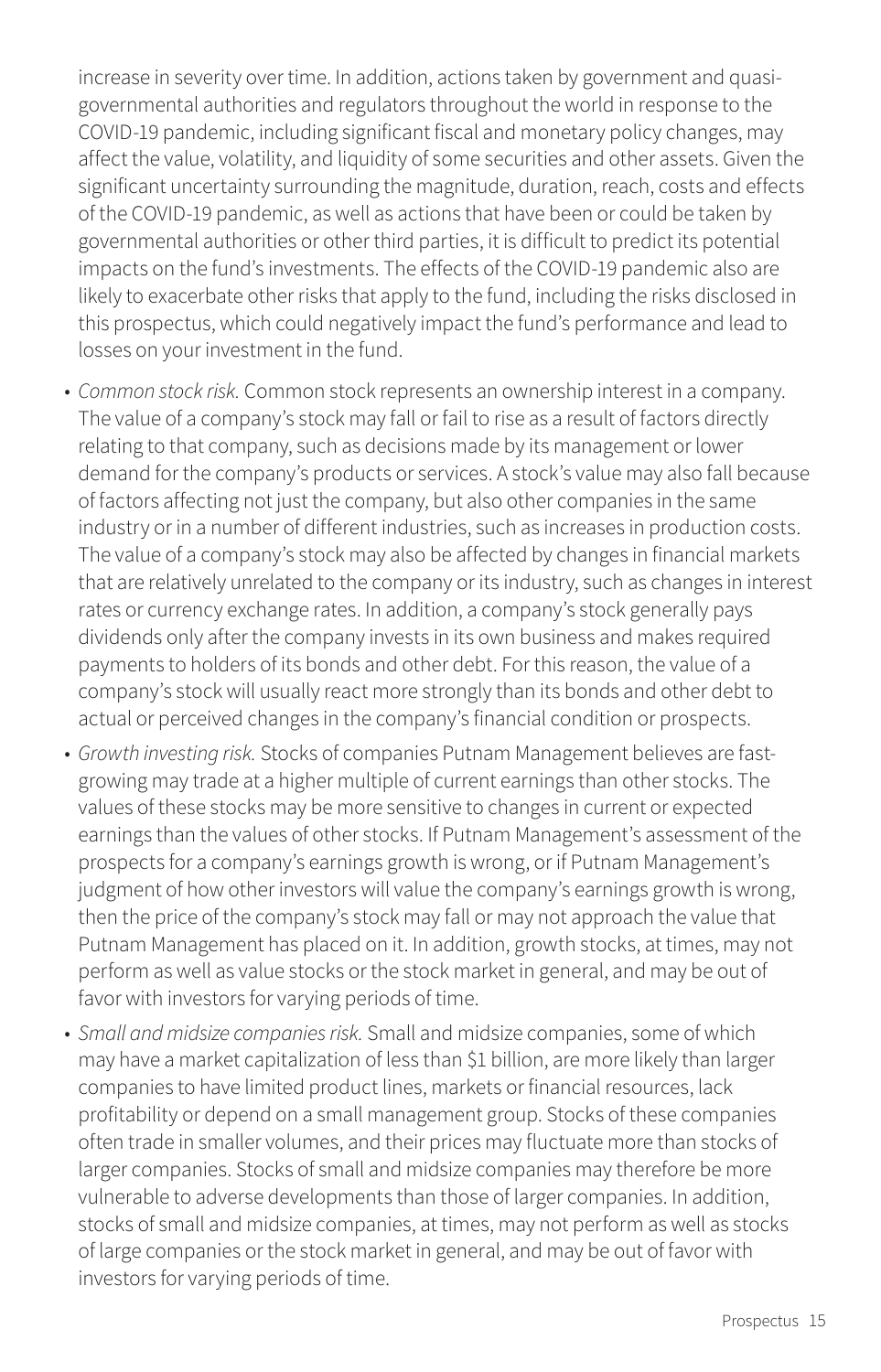- *Industry or sector concentration risk.* From time to time, the fund may invest a significant portion of its assets in companies in one or more related industries or sectors, which would make the fund more vulnerable to adverse developments affecting those companies, industries or sectors.
- *Sustainable investing risk Impact Companies.* Investing with a focus on Impact Companies, whose products and services may provide solutions that directly impact sustainable environmental, social and economic development, may result in the fund investing in certain types of companies, industries or sectors that the market may not favor. In evaluating an investment opportunity, Putnam Management may make investment decisions based on information and data that is incomplete or inaccurate. Sustainability and ESG factors are not uniformly defined and applying such factors involves subjective assessments. Sustainability and ESG scorings and assessments of issuers can vary across third-party data providers and may change over time. In addition, a company's business practices, products or services may change over time. As a result of these possibilities, among others, the fund may temporarily hold securities that are inconsistent with the fund's sustainable investment criteria. Regulatory changes or interpretations regarding the definitions and/or use of ESG or other sustainability criteria could have a material adverse effect on the fund's ability to invest in accordance with its investment policies and/or achieve its investment objective, as well as the ability of certain classes of investors to invest in funds, such as the fund, whose strategies include ESG or other sustainability criteria.
- *Management and operational risk.* The fund is actively managed, and its performance will reflect, in part, Putnam Management's ability to make investment decisions that seek to achieve the fund's investment objective. There is no guarantee that the investment techniques, analyses, or judgments that Putnam Management applies in making investment decisions for the fund will produce the intended outcome or that the investments Putnam Management selects for the fund will perform as well as other securities that were not selected for the fund. As a result, the fund may underperform its benchmark or other funds with a similar investment goal and may realize losses. In addition, Putnam Management, or the fund's other service providers, may experience disruptions or operating errors that could negatively impact the fund. Although service providers are required to have appropriate operational risk management policies and procedures, and to take appropriate precautions to avoid and mitigate risks that could lead to disruptions and operating errors, it may not be possible to identify all of the operational risks that may affect the fund or to develop processes and controls to completely eliminate or mitigate their occurrence or effects.
- *Portfolio turnover rate risk.* A fund with a high rate of portfolio turnover may be more likely to realize capital gains that must be distributed to shareholders as taxable income. A fund with a high rate of portfolio turnover may also pay more brokerage commissions and may be more likely to incur other transaction costs (including imputed transaction costs), which may detract from performance. The fund's portfolio turnover rate and the amount of brokerage commissions it pays and transactions costs it incurs will vary over time based on market conditions.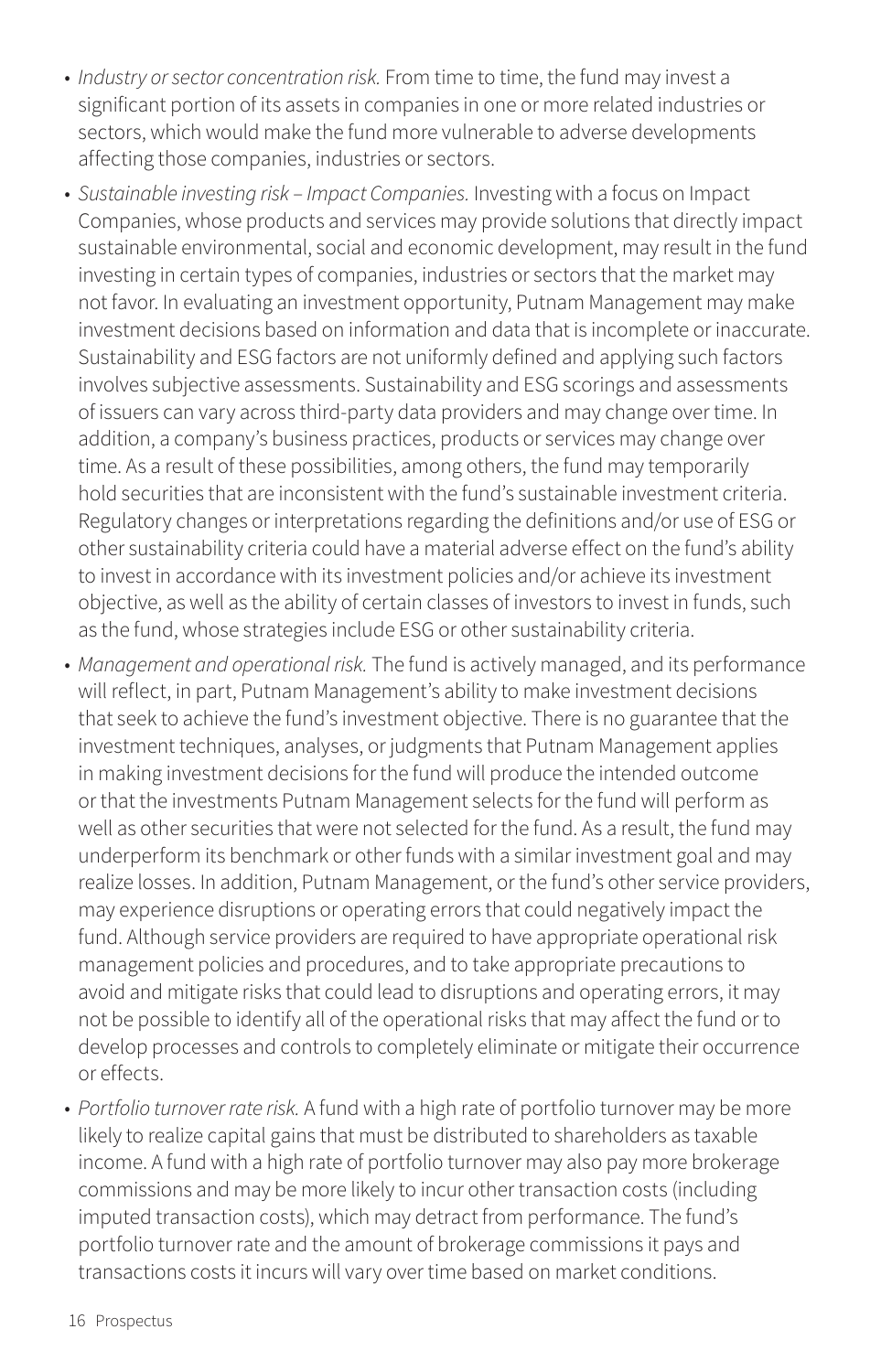#### Other investments

In addition to the main investment strategies described above, the fund may also invest in cash or cash equivalents, including money market instruments or short-term instruments such as commercial paper, bank obligations (e.g., certificates of deposit and bankers' acceptances), repurchase agreements, and U.S. Treasury bills or other government obligations. The fund may also from time to time invest all or a portion of its cash balances in money market and/or short-term bond funds advised by Putnam Management or its affiliates. The percentage of the fund invested in cash and cash equivalents and such money market and short-term bond funds is expected to vary over time and will depend on various factors, including market conditions, purchase and redemption activity by fund shareholders, and our assessment of the cash level that is appropriate to allow the fund to pursue investment opportunities as they arise and to meet shareholder redemption requests. Large cash positions may dampen performance and may prevent the fund from achieving its goal. These practices may be subject to other risks, as described under *Miscellaneous Investments, Investment Practices and Risks* in the SAI.

#### Temporary defensive strategies

In response to adverse market, economic, political or other conditions, Putnam Management may take temporary defensive positions, such as investing some or all of the fund's assets in cash and cash equivalents, that differ from the fund's usual investment strategies. However, Putnam Management may choose not to use these temporary defensive strategies for a variety of reasons, even in very volatile market conditions. If we do employ these strategies, the fund may miss out on investment opportunities and may not achieve its goal. Additionally, while temporary defensive strategies are mainly designed to limit losses, they may not work as intended.

## **Fund management**

#### **Investment manager**

The Trustees have retained Putnam Management, which has managed mutual funds since 1937, to be the fund's investment manager, responsible for making investment decisions for the fund and managing the fund's other affairs and business.

The fund pays an annual all-inclusive management fee of 0.64% to Putnam Management based on the fund's average daily net assets. The management fee is calculated and accrued daily. The management fee covers all of the other expenses of the fund with limited exceptions.

Putnam Management's address is 100 Federal Street, Boston, MA 02110.

Putnam Management has retained its affiliate PIL to make investment decisions for such fund assets as may be designated from time to time for its management by Putnam Management. PIL is not currently managing any fund assets. If PIL were to manage any fund assets, Putnam Management (and not the fund) would pay a quarterly sub-management fee to PIL for its services at the annual rate of 0.35% of the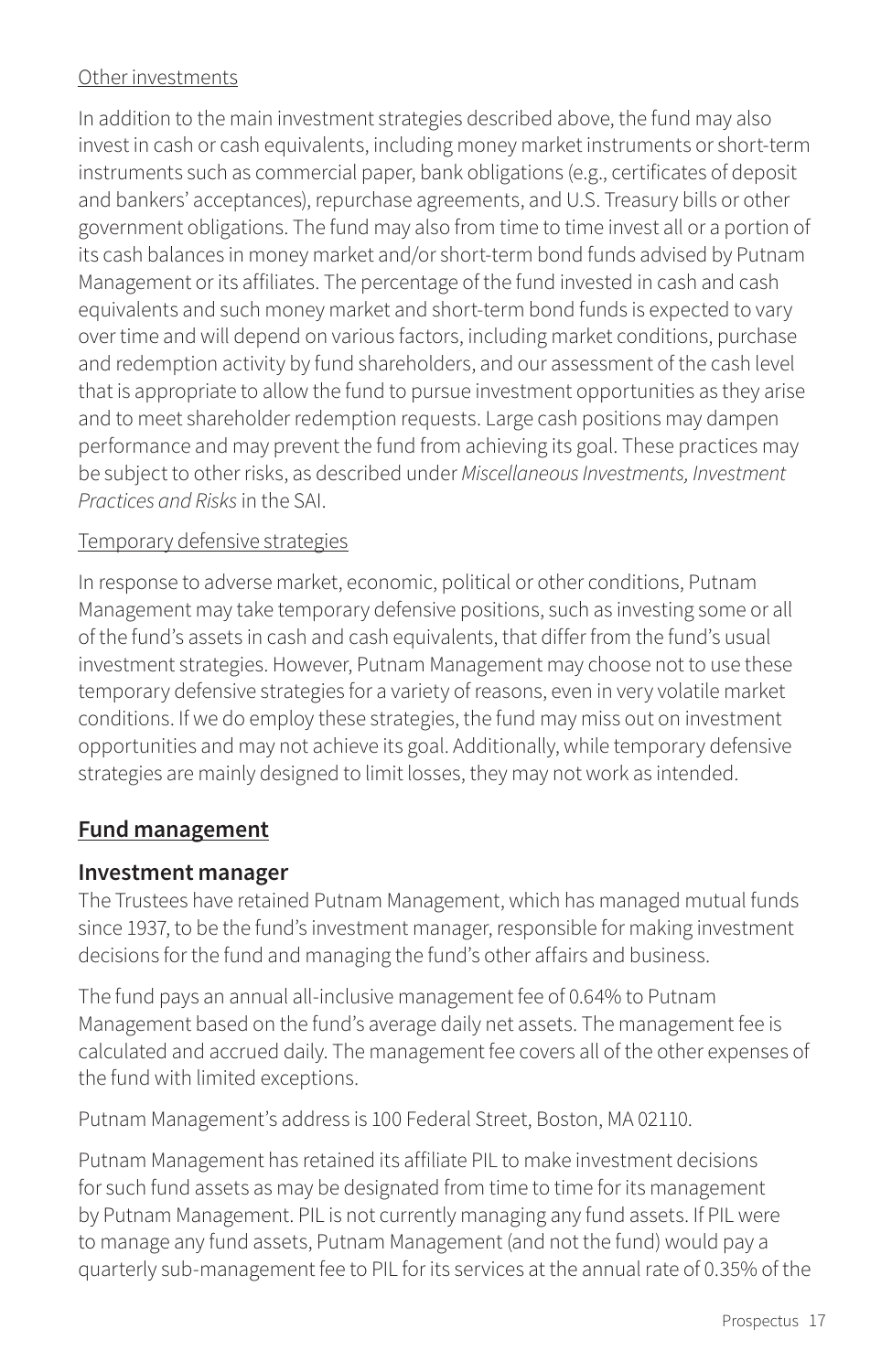average NAV of any fund assets managed by PIL. PIL, which provides a full range of international investment advisory services to institutional clients, is located at 16 St James's Street, London, England, SW1A 1ER.

Pursuant to this arrangement, Putnam investment professionals who are based in foreign jurisdictions may serve as portfolio managers of the fund or provide other investment services, consistent with local regulations.

A discussion about the factors considered by the fund's Board of Trustees and its conclusions in approving the investment management and sub-advisory agreements for the fund are discussed in the fund's annual report to shareholders for the period ended August 31, 2021.

## **Portfolio managers**

The officers of Putnam Management identified below are jointly and primarily responsible for the day-to-day management of the fund's portfolio.

| Portfolio managers | Joined fund | Employer                                     | Positions over past five years                                 |
|--------------------|-------------|----------------------------------------------|----------------------------------------------------------------|
| Katherine Collins  | 2021        | <b>Putnam Management</b><br>2017 – Present   | Head of Sustainable Investing                                  |
|                    |             | Honeybee Capital<br>$2009 - 2017$            | Founder and Chief Executive<br>Officer, Honeybee Capital       |
| Stephanie Dobson   | 2021        | <b>Putnam Management</b><br>2017 – Present   | Portfolio Manager<br>Previously, Portfolio<br>Manager, Analyst |
|                    |             | <b>Fidelity Investments</b><br>$2011 - 2017$ | Equity Research Analyst                                        |

The SAI provides information about these individuals' compensation, other accounts managed by these individuals and these individuals' ownership of securities in the fund.

# **Shareholder information**

# **Valuation of fund shares**

The price of the fund's shares is based on its NAV. The NAV per share of each class equals the total value of its assets, less its liabilities, divided by the number of its outstanding shares. Shares are only valued as of the scheduled close of regular trading on the NYSE each day the exchange is open.

The fund values its investments for which market quotations are readily available at market value. It values all other investments and assets at their fair value, which may differ from recent market prices. For example, the fund may value a stock traded on a U.S. exchange at its fair value when the exchange closes early or trading in the stock is suspended. It may also value a stock at fair value if recent transactions in the stock have been very limited or if, in the case of a security traded on a market that closes before the NYSE closes, material information about the issuer becomes available after the close of the relevant market.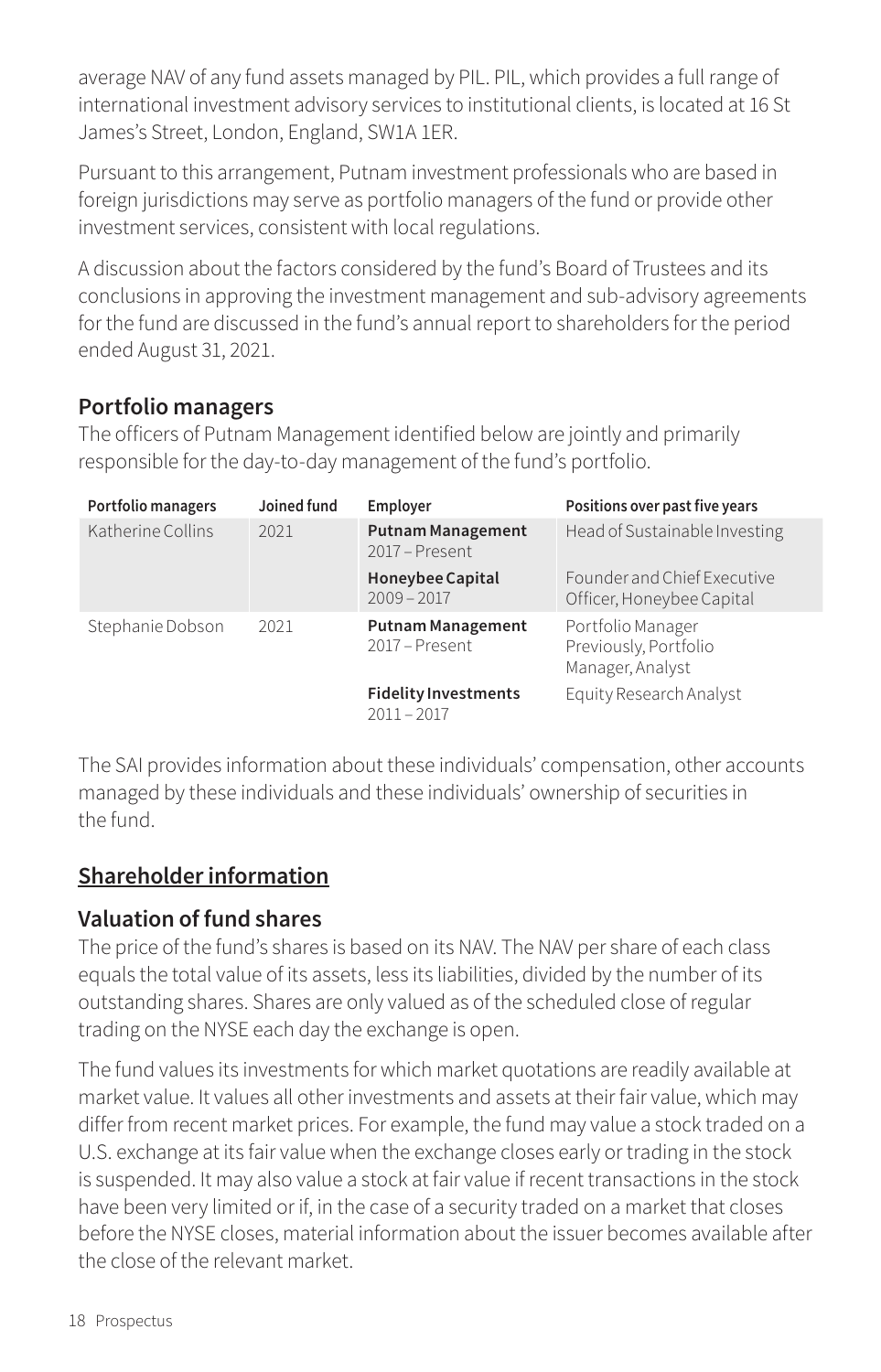The fund translates prices for its investments quoted in foreign currencies into U.S. dollars at current exchange rates, which are generally determined as of 4:00 p.m. Eastern Time each day the NYSE is open. As a result, changes in the value of those currencies in relation to the U.S. dollar may affect the fund's NAV.

## **Additional information about the fund**

The fund is an actively managed ETF that operates pursuant to the Order. Like other ETFs, shares of the fund are generally purchased and redeemed in creation unit aggregations through authorized participants, shares of the fund are listed and traded on a stock exchange, and individual investors can purchase or sell shares in less than creation unit sizes and for cash in the secondary market through a broker. The fund's creation units generally can be purchased or redeemed in-kind in exchange for the Strategy Components included in the fund's Tracking Basket, together with an amount of cash corresponding to the value of the Representative ETFs and cash and cash equivalents that form the remainder of the Tracking Basket.

#### Tracking basket structure

However, the fund has some unique features that differentiate it from other ETFs. As described above, the fund does not disclose its complete portfolio holdings each business day, and instead, the fund discloses other information to the market that is designed to facilitate arbitrage opportunities in fund shares to maintain efficient secondary market trading of shares. On each business day before the commencement of trading in shares on the listing exchange, the fund publishes on its website a Tracking Basket that is designed to closely track the daily performance of the fund. The Tracking Basket is comprised of Strategy Components (select recently disclosed portfolio holdings), Representative ETFs (liquid ETFs that convey information about the types of instruments (that are not otherwise fully represented by the Strategy Components) in which the fund invests), and cash and cash equivalents. Representative ETFs are selected for inclusion in the Tracking Basket such that, when aggregated with the other Tracking Basket components, the Tracking Basket corresponds to the fund's overall holdings exposure. Representative ETFs may constitute no more than 50% of the Tracking Basket's assets on each business day at the time that the Tracking Basket is published.

The Tracking Basket is constructed utilizing a proprietary optimization process to minimize daily deviations in return of the Tracking Basket relative to the fund and is used to facilitate the creation/redemption process and arbitrage. The Tracking Basket is typically expected to be rebalanced on schedule with the public disclosure of the fund's holdings; however, a new Tracking Basket may be generated as frequently as daily. In determining whether to rebalance the Tracking Basket, Putnam Management will consider various factors, including liquidity of the securities in the Tracking Basket, tracking error of the Tracking Basket relative to the fund, and the cost to create and trade the Tracking Basket.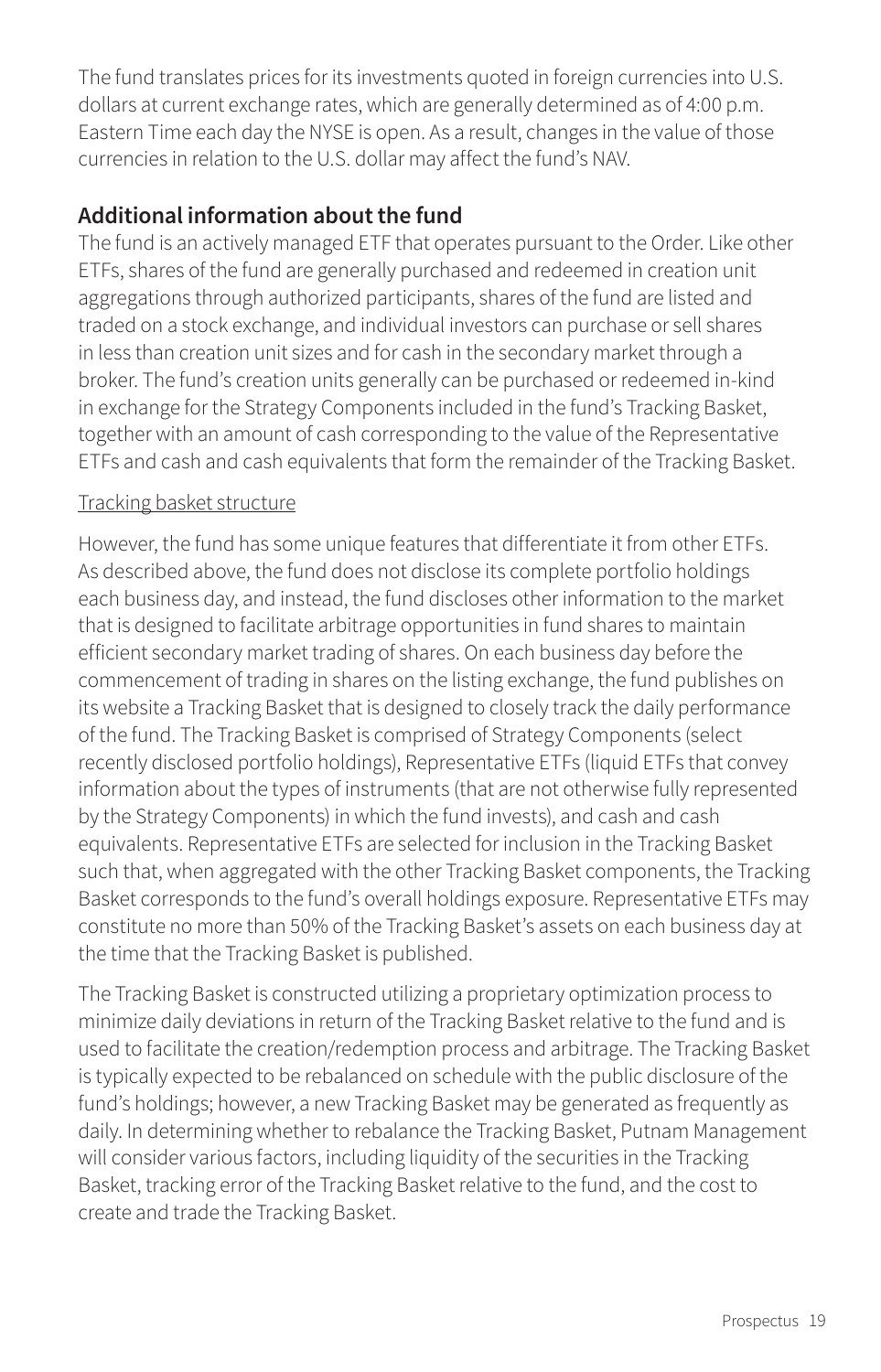#### Tracking basket weight overlap

In addition to disclosure of the Tracking Basket, the fund publishes the "Tracking Basket Weight Overlap" on its website on each business day before the commencement of trading in shares on the listing exchange. The Tracking Basket Weight Overlap is the percentage weight overlap between the holdings of the prior day's Tracking Basket compared to the holdings of the fund that formed the basis for the fund's calculation of NAV at the end of the prior business day. It is calculated by taking the lesser weight of each asset held in common between the fund's portfolio and the Tracking Basket and adding the totals. The Tracking Basket Weight Overlap is intended to provide investors with an understanding of the degree to which the Tracking Basket and the fund's portfolio overlap and help investors evaluate the risk that the performance of the Tracking Basket may deviate from the performance of the portfolio holdings of the fund.

#### Information on the fund's website

Investors can access information about the Tracking Basket and Tracking Basket Weight Overlap for each business day on [putnam.com.](https://www.putnam.com?ref=SP833.pdf) The fund discloses its complete portfolio holdings, including the name, identifier, market value and weight of each security and instrument in the portfolio, on [putnam.com](https://www.putnam.com/?ref=SP833.pdf) on a quarterly basis with an 8-day lag. Recent information, including information regarding the fund's NAV, market price, premiums and discounts, and bid/ask spread, is also available at [putnam.com.](https://www.putnam.com?ref=SP833.pdf)

#### Derivative actions

The fund is a series of Putnam ETF Trust (the Trust). The Trust's Amended and Restated Agreement and Declaration of Trust imposes certain conditions on derivative actions that are not otherwise required by law, including, in the case of any claim not arising under the federal securities laws, a requirement that the holders of 10% or more of the total outstanding shares of the applicable fund join the request to commence the action. Although these conditions are intended to permit legitimate inquiries and claims while avoiding the time, expense, distraction, and other harm that can be caused to a fund or its shareholders as a result of spurious shareholder demands and derivative actions, they may make it more difficult or costly for fund shareholders to bring derivative actions on behalf of the Trust.

# **Buying and selling shares in the secondary market**

Shares of the fund are listed and traded on an exchange, and individual fund shares may only be bought and sold in the secondary market through a broker. The fund does not impose any minimum investment for shares of the fund purchased on an exchange. These transactions are made at market prices that may vary throughout the day and may be greater than the fund's NAV (premium) or less than the fund's NAV (discount). As a result, you may pay more than NAV when you purchase shares, and receive less than NAV when you sell shares, in the secondary market. If you buy or sell shares in the secondary market, you will generally incur customary brokerage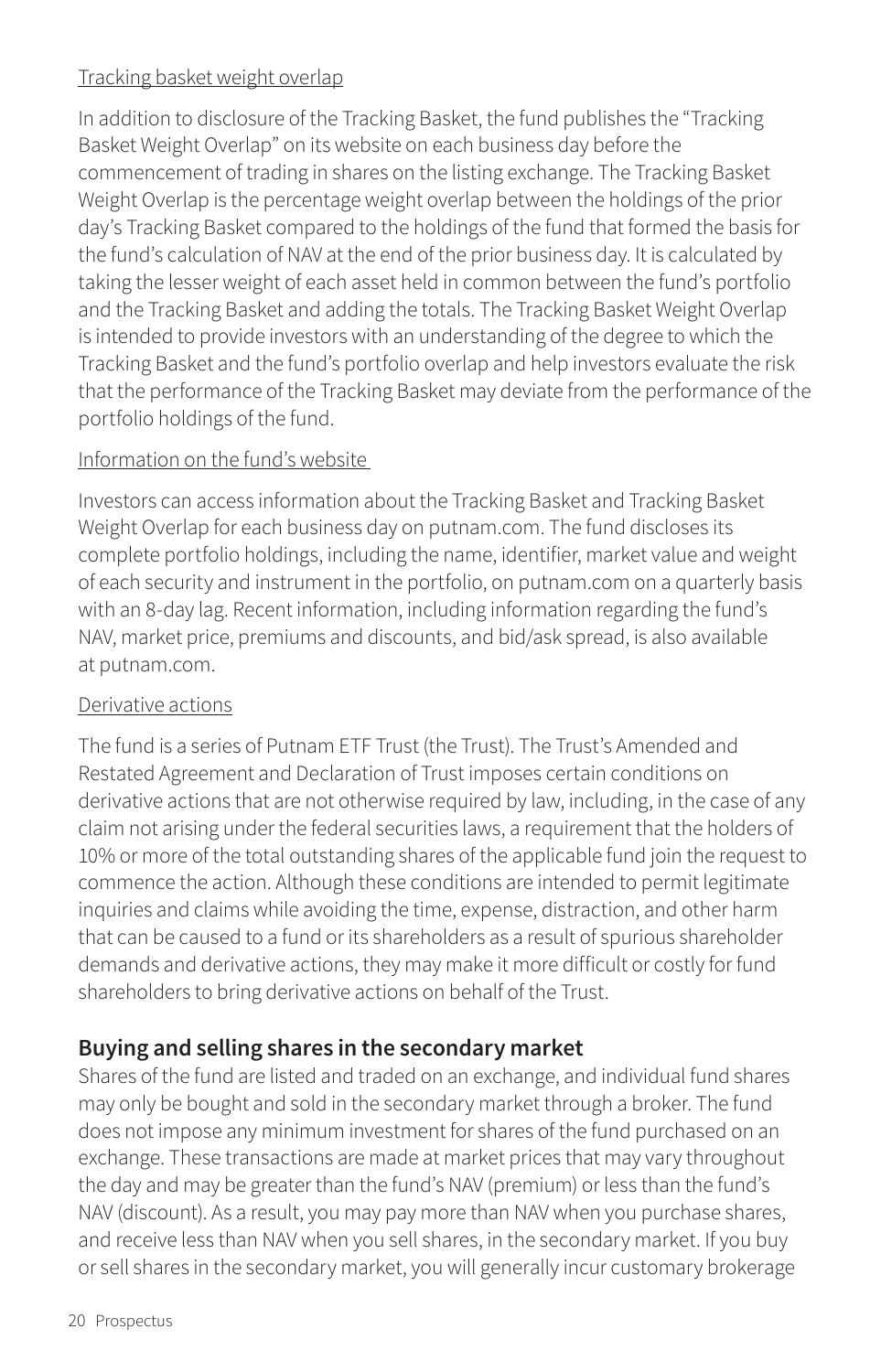commissions and charges and you may also incur the cost of the spread between the price at which a dealer will buy fund shares and the somewhat higher price at which a dealer will sell shares. Due to such commissions and charges and spread costs, frequent trading may detract significantly from investment returns.

The fund is designed to offer investors an investment that can be bought and sold frequently in the secondary market without impact on the fund, and such trading activity is designed to enable the market price of fund shares to remain at or close to NAV. Accordingly, the Board of Trustees has not adopted policies and procedures designed to discourage excessive or short-term trading by these investors.

The fund accommodates frequent purchases and redemptions of creation units by authorized participants and does not place a limit on purchases or redemptions of creation units by these investors. The fund reserves the right, but does not have the obligation, to reject any purchase or redemption transaction (subject to legal and regulatory limits regarding redemption transactions) at any time. In addition, the fund reserves the right to impose restrictions on disruptive, excessive, or short-term trading.

#### **Precautionary notes**

#### Note to registered investment companies

Section 12(d)(1) of the 1940 Act restricts investments by registered investment companies in the securities of other investment companies, including shares of the fund. Putnam Management has obtained an SEC exemptive order that allows registered investment companies to invest in the shares of the fund beyond the limits of Section 12(d)(1), subject to certain terms and conditions, including the requirement to enter into a participation agreement with the fund.

#### Note to authorized participants regarding continuous offering

Certain legal risks may exist that are unique to authorized participants purchasing creation units directly from the fund. Because new creation units may be issued on an ongoing basis, at any point a "distribution," as such term is used in the Securities Act of 1933 (the Securities Act), could be occurring. As a broker-dealer, certain activities that you perform may, depending on the circumstances, result in your being deemed a participant in a distribution, in a manner which could render you a statutory underwriter and subject you to the prospectus delivery and liability provisions of the Securities Act.

For example, you may be deemed a statutory underwriter if you purchase creation units from the fund, break them down into individual fund shares, and sell such shares directly to customers, or if you choose to couple the creation of a supply of new fund shares with an active selling effort involving solicitation of secondary market demand for fund shares. A determination of whether a person is an underwriter for purposes of the Securities Act depends upon all of the facts and circumstances pertaining to that person's activities, and the examples mentioned here should not be considered a complete description of all the activities that could lead to a categorization as an underwriter.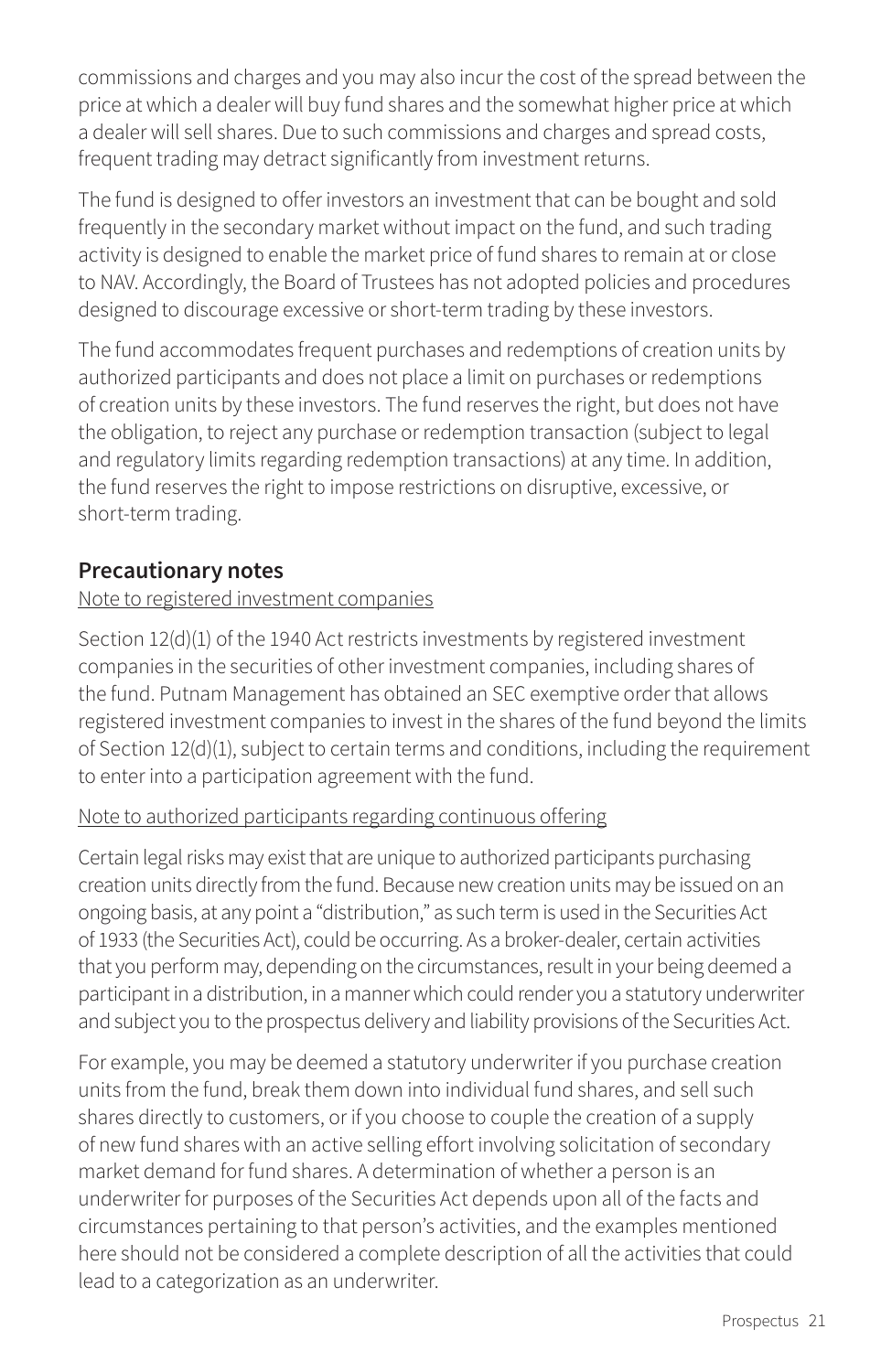Dealers who are not "underwriters" but are participating in a distribution (as opposed to engaging in ordinary secondary market transactions), and thus dealing with shares as part of an "unsold allotment" within the meaning of Section 4(a)(3)(C) of the Securities Act, will be unable to take advantage of the prospectus delivery exemption provided by Section 4(a)(3) of the Securities Act. This is because the prospectus delivery exemption in Section 4(a)(3) of the Securities Act is not available in respect of such transactions as a result of Section 24(d) of the 1940 Act. As a result, you should note that dealers who are not underwriters but are participating in a distribution (as opposed to engaging in ordinary secondary market transactions) and thus dealing with the shares that are part of an overallotment within the meaning of Section 4(a) (3)(A) of the Securities Act would be unable to take advantage of the prospectus delivery exemption provided by Section 4(a)(3) of the Securities Act. Firms that incur a prospectus-delivery obligation with respect to shares of the fund are reminded that, under Rule 153 under the Securities Act, a prospectus delivery obligation under Section 5(b)(2) of the Securities Act owed to an exchange member in connection with a sale on an exchange is satisfied by the fact that the prospectus is available at the exchange upon request. The prospectus delivery mechanism provided in Rule 153 is only available with respect to transactions on an exchange.

Certain affiliates of the fund may purchase and resell fund shares pursuant to this prospectus.

#### Note to secondary market investors

The Depository Trust Company (DTC), a limited trust company and securities depository that facilitates the clearance and settlement of trades for its participating banks and broker-dealers, has executed an agreement with Foreside Fund Services, LLC (Foreside), the Fund's distributor. DTC, or its nominee, is the registered owner of all outstanding shares of the fund. Putnam Management will not have any record of your ownership. Your ownership of shares will be shown on the records of DTC and the DTC participant broker through which you hold the shares. Your broker will provide you with account statements, confirmations of your purchases and sales, and tax information. Your broker will also be responsible for distributing income and capital gain distributions and for sending you shareholder reports and other information as may be required.

## **Costs associated with creations and redemptions**

The fund generally imposes a creation transaction fee and a redemption transaction fee to offset transfer and other transaction costs associated with the issuance and redemption of creation units of shares. Information about the procedures regarding creation and redemption of creation units and the applicable transaction fees is included in the SAI.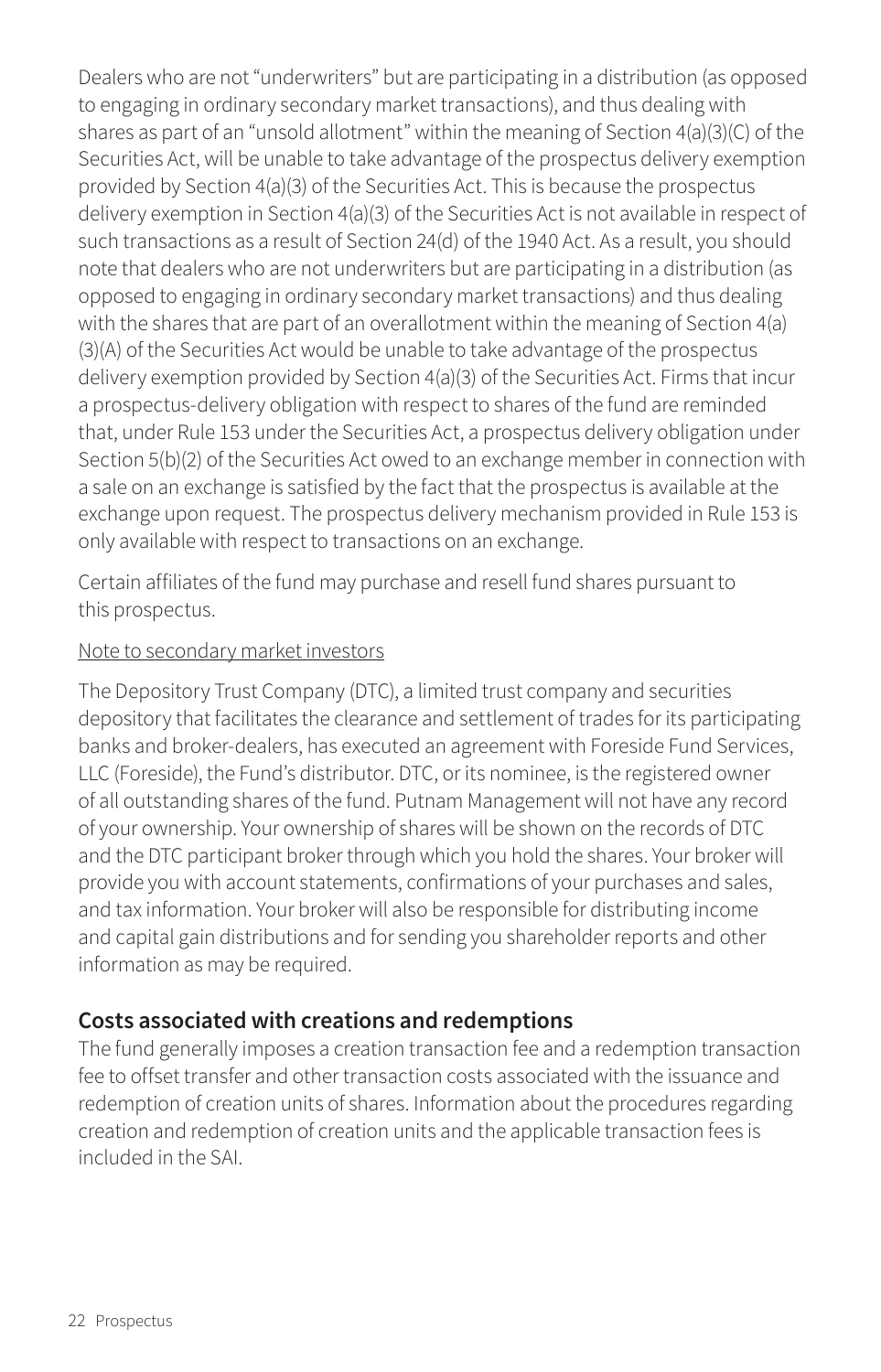# **Distribution plans and payments to intermediaries**

# **Principal distributor**

Foreside distributes creation units for the fund on an agency basis, does not maintain a secondary market in shares of the fund, and has no role in determining the investment policies of the fund or the securities that are purchased or sold by the fund. Foreside is not affiliated with Putnam Management, PIL, or any other service provider for the fund.

Foreside's address is Three Canal Plaza, Suite 100, Portland, ME 04101.

Intermediaries may receive from Putnam Management, Foreside, and/or their respective affiliates compensation for providing recordkeeping and administrative services, as well as other retirement plan expenses, and compensation for services intended to result in the sale of fund shares. These payments are described in more detail in this section and in the SAI.

# **Distribution and service plan**

The fund has adopted a distribution and service plan pursuant to Rule 12b-1 under the 1940 Act that authorizes the fund to pay distribution fees in connection with the sale and distribution of its shares and service fees in connection with the provision of ongoing shareholder support services. No Rule 12b-1 fees are currently paid by the fund, and there are no current plans to impose these fees. However, in the event Rule 12b-1 fees are charged in the future, because these fees are paid out of the fund's assets on an ongoing basis, these fees will increase the cost of your investment in the fund.

No dealer, sales representative, or any other person has been authorized to give any information or to make any representations, other than those contained in this prospectus and in the related SAI, in connection with the offer contained in this prospectus. If given or made, such other information or representations must not be relied upon as having been authorized by the fund or Foreside. This prospectus and the related SAI do not constitute an offer by the fund or by Foreside to sell shares of the fund to or to buy shares of the fund from any person to whom it is unlawful to make such offer.

## **Payments to intermediaries**

Investors may purchase shares of the fund on an exchange through intermediaries (including any broker, intermediary, bank, bank trust department, registered investment advisor, financial planner, retirement plan administrator and any other institution that offers shares of the fund to its customers). In addition to distribution and service plans, Putnam Management and its affiliates may make payments to intermediaries that do not increase your fund expenses, as described below.

Putnam Management and its affiliates also pay additional compensation to selected intermediaries in recognition of their marketing support and/or program servicing (each of which is described in more detail below). These payments may create an incentive for an intermediary firm or its representatives to recommend or offer shares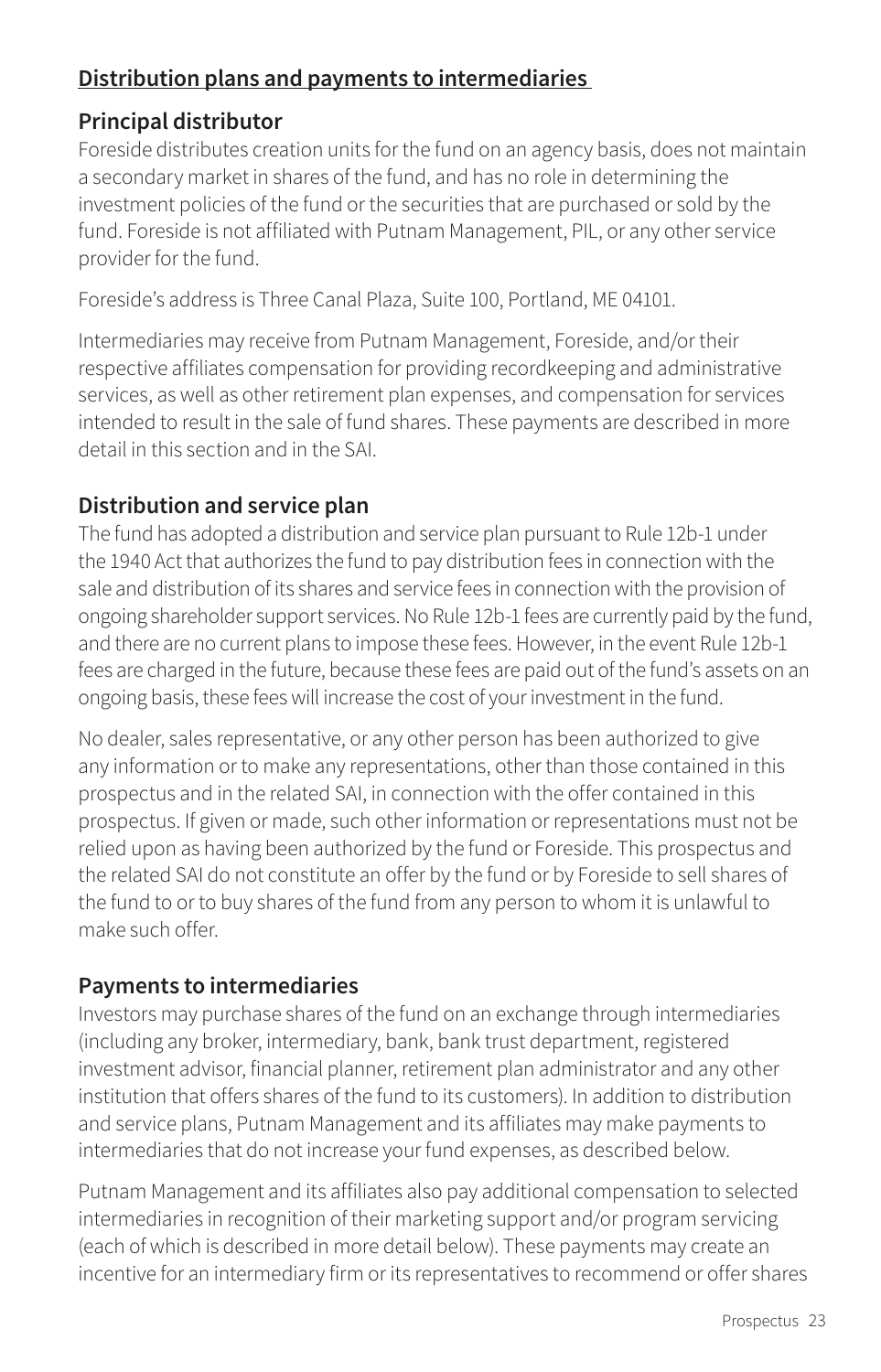of the fund or other Putnam funds to its customers. These additional payments are made by Putnam Management and its affiliates and do not increase the amount paid by you or the fund as shown under Fund summary — Fees and expenses. The additional payments to intermediaries by Putnam Management and its affiliates are generally based on one or more of the following factors: average net assets of a fund attributable to that intermediary, sales or net sales of a fund attributable to that intermediary, or reimbursement of ticket charges (fees that an intermediary firm charges its representatives for effecting transactions in fund shares), or on the basis of a negotiated lump sum payment for services provided.

*Marketing support payments* are generally available to most intermediaries engaging in significant sales of Putnam fund shares. These payments are individually negotiated with each intermediary firm, taking into account the marketing support services provided by the intermediary, including business planning assistance, educating intermediary personnel about the Putnam funds and shareholder financial planning needs, placement on the intermediary's preferred or recommended fund company list, access to sales meetings, sales representatives and management representatives of the intermediary, market data, as well as the size of the intermediary's relationship with Putnam Management.

*Program servicing payments*, which are paid in some instances to intermediaries in connection with investments in the fund through intermediary platforms and other investment programs. These payments are made for program or platform services provided by the intermediary, including shareholder recordkeeping, reporting, or transaction processing, as well as services rendered in connection with intermediary platform development and maintenance, fund/investment selection and monitoring, or other similar services.

You can find a list of all intermediaries to which Putnam made marketing support and/ or program servicing payments in the SAI, which is on file with the SEC and is also available on Putnam's website at [putnam.com.](https://www.putnam.com?ref=SP833.pdf) You can also find other details in the SAI about the payments made by Putnam Management and its affiliates and the services provided by your intermediary. Your intermediary may charge you fees or commissions in addition to those disclosed in this prospectus. You can also ask your intermediary about any payments it receives from Putnam Management and its affiliates and any services your intermediary provides, as well as about fees and/or commissions it charges.

#### **Other payments.**

Putnam Management and its affiliates may make other payments (including payments in connection with educational seminars or conferences) or allow other promotional incentives to intermediaries to the extent permitted by SEC and NASD (as adopted by FINRA) rules and by other applicable laws and regulations.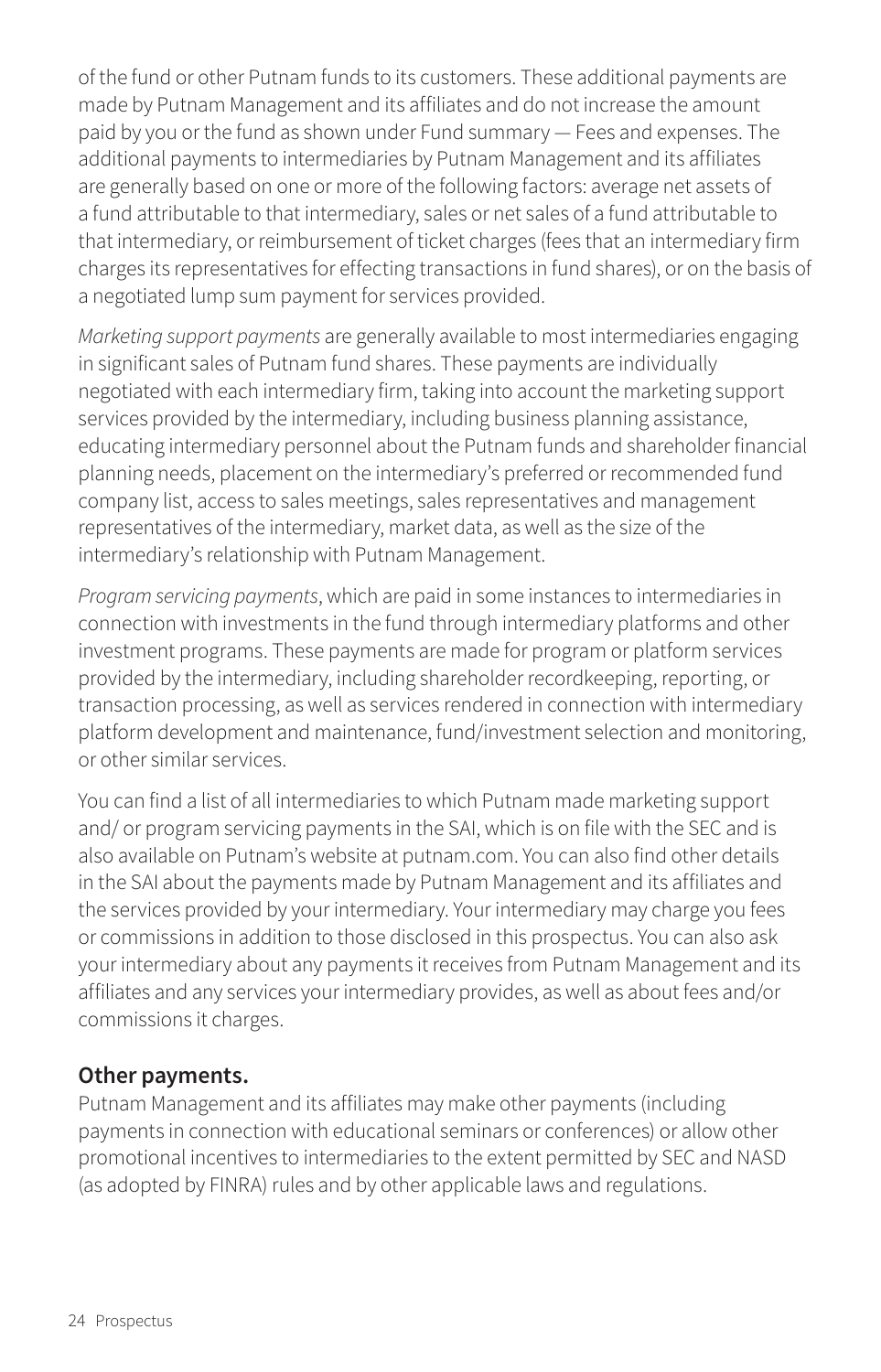## **Fund distributions and taxes**

The fund earns dividends, interest, and other income from its investments, and distributes this income (less expenses) to shareholders as dividends. The fund also realizes capital gains from its investments and distributes these gains (less any losses) as capital gain distributions. If you purchased your shares in the secondary market, your broker is responsible for distributing the income and capital gain distributions to you. The fund normally distributes any net investment income and any net realized capital gains annually.

For federal income tax purposes, distributions of net investment income are generally taxable to you as ordinary income. Taxes on distributions of capital gains are determined by how long the fund owned (or is deemed to have owned) the investments that generated them, rather than by how long you have owned (or are deemed to have owned) your shares. Distributions that the fund properly reports to you as gains from investments that the fund owned for more than one year are generally taxable to you as long-term capital gains includible in net capital gain and taxed to individuals at long-term capital tax rates. Distributions of gains from investments that the fund owned for one year or less and gains on the sale of or payment on bonds characterized as market discount are generally taxable to you as ordinary income. Distributions that the fund properly reports to you as "qualified dividend income" are taxable at the reduced rates applicable to your net capital gain provided that both you and the fund meet certain holding period and other requirements.

Distributions by the fund to retirement plans that qualify for tax-advantaged treatment under federal income tax laws will not be taxable. Special tax rules apply to investments through such plans. You should consult your tax advisor to determine the suitability of the fund as an investment through such a plan and the tax treatment of distributions (including distributions of amounts attributable to an investment in the fund) from such a plan.

Unless you are investing through a tax-advantaged retirement account (such as an IRA), you should consider avoiding a purchase of fund shares shortly before the fund makes a distribution because doing so may cost you money in taxes. Distributions are taxable to you even if they are paid from income or gains earned by the fund before your investment (and thus were included in the price you paid). Contact your financial representative to find out the distribution schedule for your fund.

## **Other tax considerations**

Unlike other ETFs, the securities exchanged for a creation unit will not correspond pro rata to the positions in the fund's portfolio, and the fund will effect its creations and redemptions partially or wholly for cash rather than on an in-kind basis. Because of this, the fund may be unable to realize certain tax benefits associated with in-kind transfers of portfolio securities that may be realized by other ETFs. Shareholders may be subject to tax on gains they would not otherwise have been subject to and/or at an earlier date than if the fund had effected redemptions wholly on an in-kind basis.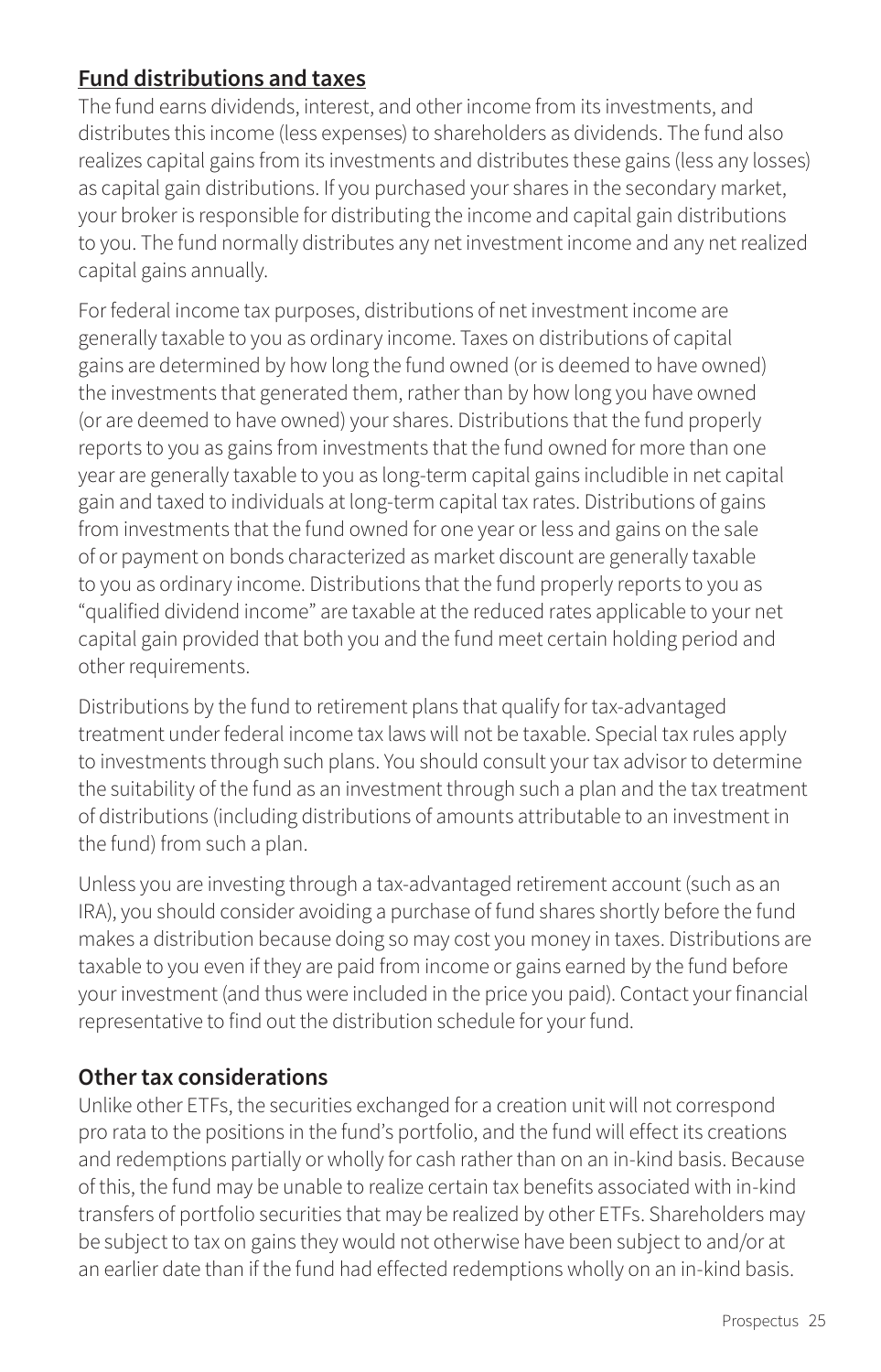If investors buy shares when the fund has realized but not yet distributed income or capital gains, they will be "buying a dividend" by paying the full price for the shares and then receiving a portion of the price back in the form of a taxable distribution. Any taxable distributions investors receive will normally be taxable to them when they receive them.

#### Taxes on transactions

Purchases and sales of shares, as well as purchases and redemptions of creation units, may result in a capital gain or loss for federal tax purposes.

The above is a general summary of the tax implications of investing in the fund. Please refer to the SAI for further details. You should consult your tax advisor for more information on your own tax situation, including possible foreign, state and local taxes.

# **Information about the Summary Prospectus, Prospectus, and SAI**

The summary prospectus, prospectus, and SAI for a fund provide information concerning the fund. The summary prospectus, prospectus, and SAI are updated at least annually, and any information provided in a summary prospectus, prospectus, or SAI can be changed without a shareholder vote unless specifically stated otherwise. The summary prospectus, prospectus, and the SAI are not contracts between the fund and its shareholders, and do not give rise to any contractual rights or obligations or any shareholder rights other than any rights conferred explicitly by federal or state securities laws that may not be waived.

# **Financial highlights**

The financial highlights tables are intended to help you understand the fund's recent financial performance. Certain information reflects financial results for a single fund share. The total returns represent the rate that an investor would have earned or lost on an investment in the fund, assuming reinvestment of all dividends and distributions. The financial highlights have been audited by PricewaterhouseCoopers LLP. The Independent Registered Public Accounting Firm's report and the fund's financial statements are included in the fund's annual report to shareholders, which is available upon request.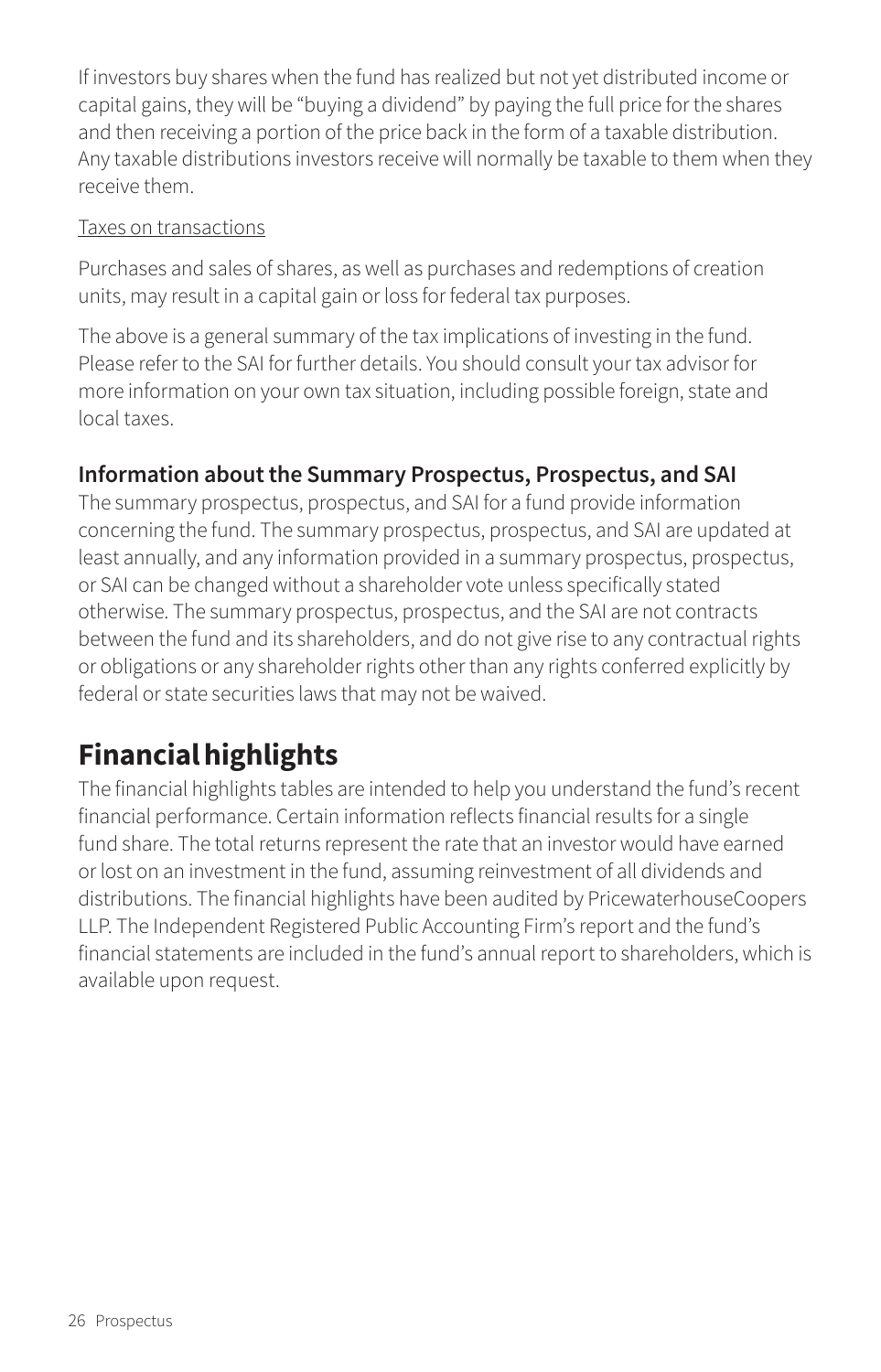#### **Financial highlights** (For a common share outstanding throughout the period)

#### **PER-SHARE OPERATING PERFORMANCE**

|                                                             | For the period<br>5/25/21<br>(commencement<br>of operations)<br>to 8/31/21 |
|-------------------------------------------------------------|----------------------------------------------------------------------------|
| Net asset value, beginning of period                        | \$25.00                                                                    |
| Investment operations:                                      |                                                                            |
| Net investment (loss) <sup>a</sup>                          | (.03)                                                                      |
| Net realized and unrealized<br>gain (loss) on investments   | 3.14                                                                       |
| Total from investment operations                            | 3.11                                                                       |
| Less distributions:                                         |                                                                            |
| From net investment income                                  |                                                                            |
| <b>Total distributions</b>                                  |                                                                            |
| Net asset value, end of period                              | \$28.11                                                                    |
| Total return at net asset value (%) b                       | $12.44*$                                                                   |
| RATIOS AND SUPPLEMENTAL DATA                                |                                                                            |
| Net assets, end of period<br>(in thousands)                 | \$9,136                                                                    |
| Ratio of expenses to average<br>net assets (%) c            | $.17*$                                                                     |
| Ratio of net investment income<br>to average net assets (%) | $(.10)^*$                                                                  |
| Portfolio turnover (%) d                                    | $20*$                                                                      |

\* Not annualized.

**<sup>a</sup>** Per share net investment income (loss) has been determined on the basis of the weighted average number of shares outstanding during the period.

**<sup>b</sup>** Total return assumes dividend reinvestment.

**<sup>c</sup>** Excludes acquired fund fees and expenses, if any.

**<sup>d</sup>** Portfolio turnover excludes securities received or delivered in-kind.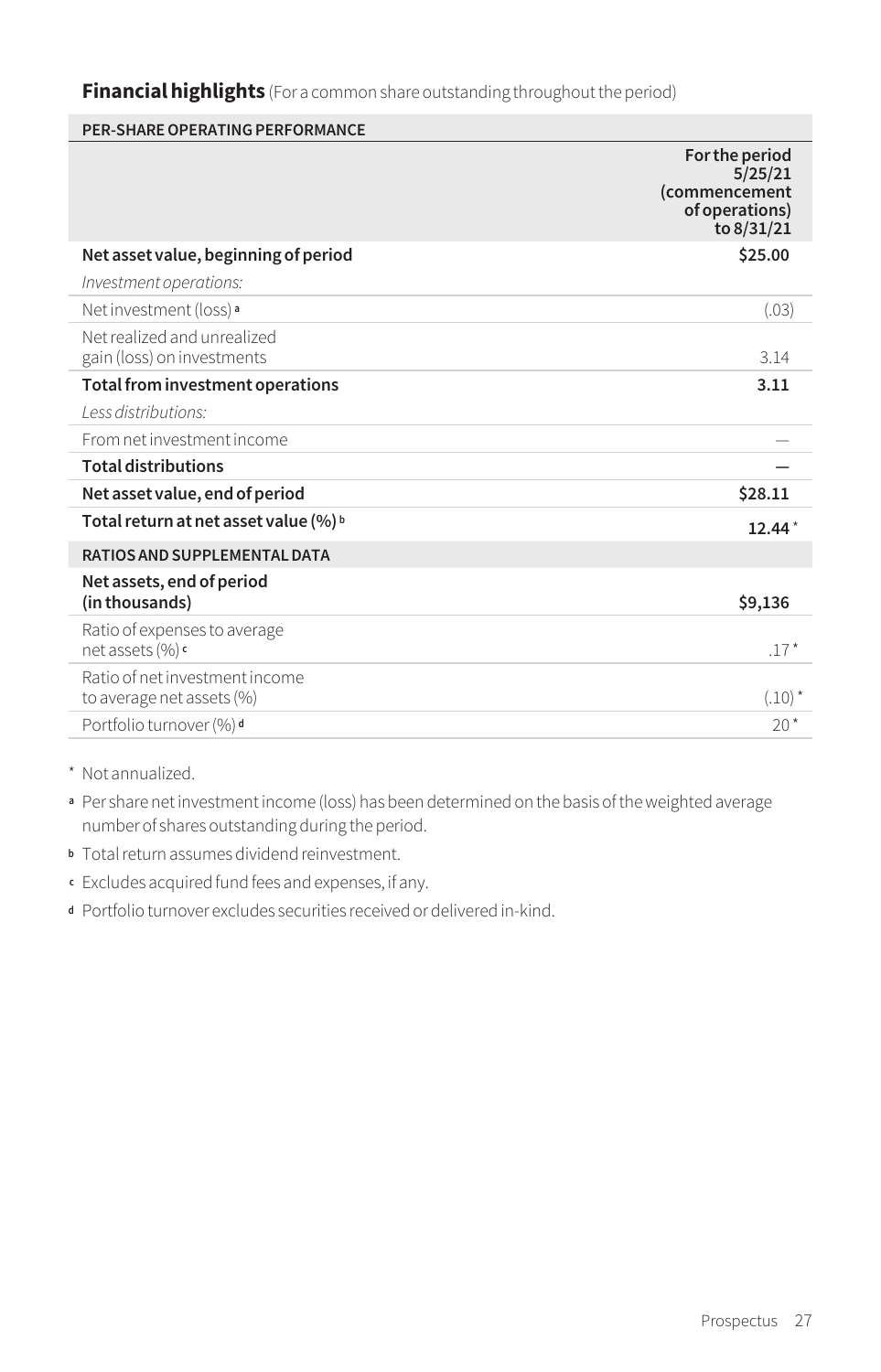# **Appendix — Related Performance Information of Similar Accounts**

THE PERFORMANCE INFORMATION PRESENTED BELOW IS FOR THE PUTNAM SUSTAINABLE FUTURE COMPOSITE (THE "COMPOSITE"). IT IS NOT THAT OF THE FUND AND SHOULD NOT BE CONSIDERED A SUBSTITUTE FOR THE FUND'S OWN PERFORMANCE. PAST RETURNS ARE NOT INDICATIVE OF FUTURE PERFORMANCE.

Putnam Investment Management, LLC ("Putnam Management") is the Fund's investment adviser. Putnam Management is a wholly owned subsidiary of Putnam Investments ("Putnam Investments"), a broad-based investment management organization that provides financial services to institutions and individuals through segregated accounts and pooled vehicles, such as mutual funds, active exchangetraded funds, collective investment trusts and private funds. Except for a minority stake owned by employees, Putnam Investments is a wholly owned subsidiary of Great-West Lifeco Inc. Investment management is provided by four wholly owned subsidiaries of Putnam Investments: The Putnam Advisory Company, LLC; Putnam Investment Management, LLC; Putnam Fiduciary Trust Company, LLC, and Putnam Investments Limited. Composite performance information represents actual performance of all accounts that have (i) substantially similar investment policies, objectives, and strategies, and (ii) are managed by Putnam Investments. Composite performance information is intended to illustrate the past performance of Putnam Investments in managing accounts that are substantially similar to the Fund. The Fund's portfolio managers played a primary role in the management of accounts in the Composite during the entire period for which the Composite's performance is shown. Total Fund expenses may be higher than fees reflected in net performance for the Composite.

Included below are the average annual total returns over the 1-year, 3-year, and since inception periods ended October 31, 2021 for the Composite. Certain of the other accounts in the Composite (the "Other Accounts"), unlike the Fund, are not registered under the Investment Company Act of 1940 (the "1940 Act") and, therefore, are not subject to certain investment restrictions, diversification requirements, and other regulatory requirements imposed by the 1940 Act and the Internal Revenue Code of 1986. If the Other Accounts had been registered under the 1940 Act, their returns might have been lower. For each period shown, we have also included information about the average annual total return for the Russell Midcap Growth Index — an unmanaged index of those companies in the Russell Midcap Index chosen for their growth orientation. The index results assume the reinvestment of dividends or interest paid on the securities constituting the index. Unlike the accounts in the Composite (and the Fund), the index does not incur fees or expenses.

Past performance is not a guarantee of future results. An investment in the Fund can lose value. Composite returns are presented in U.S. dollars and include the reinvestment of dividends and interest. The Fund's return will be reduced by management fees. The performance below reflects the deduction of a model fee (55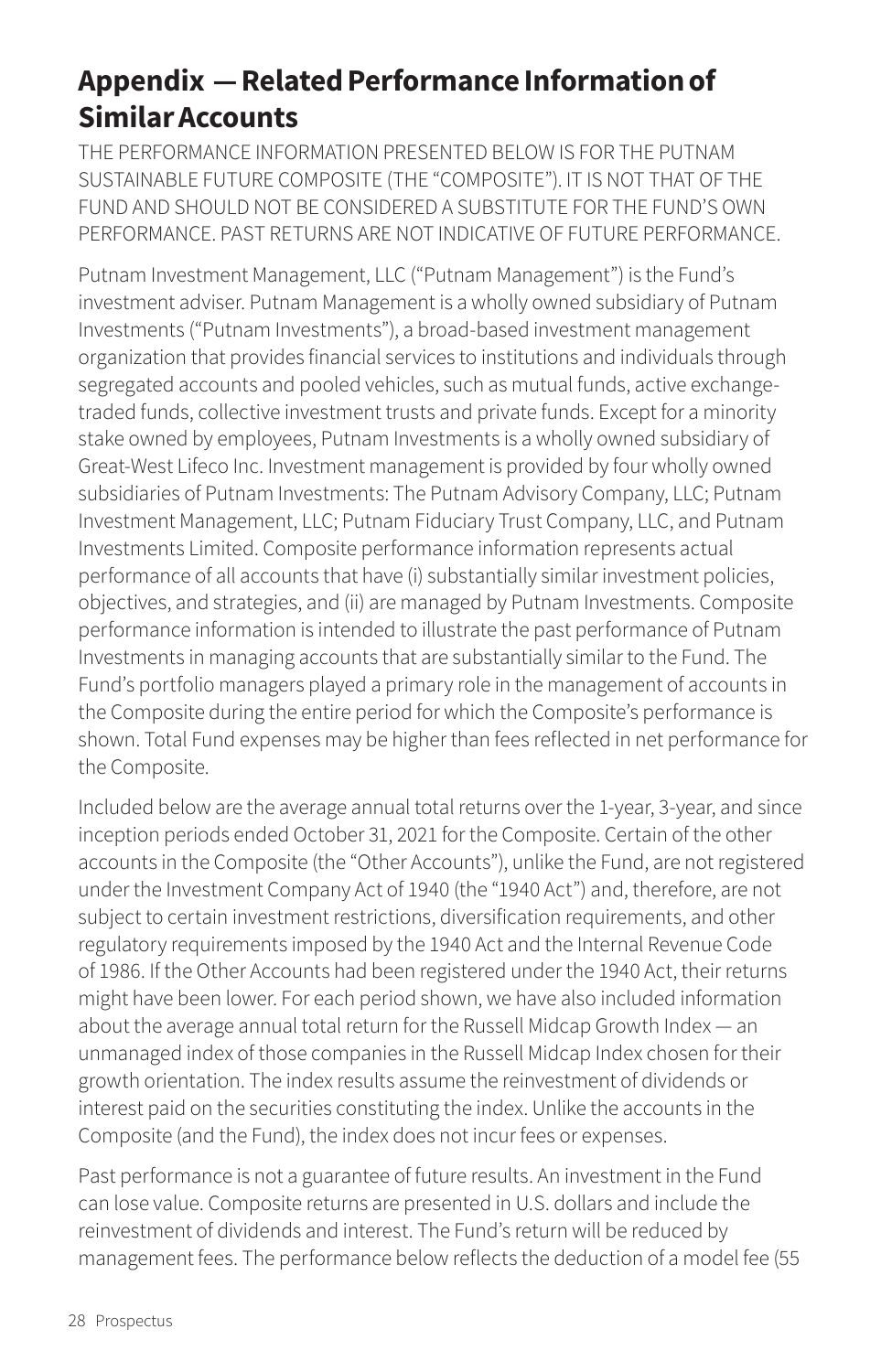bps), equal to the actual management fee incurred by a portfolio in the composite or the highest tier of a fee schedule for a portfolio in the Composite, whichever is higher. Actual management fees may vary among clients with the same investment strategy. The inception date for the Putnam Sustainable Future Composite was November 30, 2017. As of October 31, 2021, there were 4 accounts in the Composite with approximately \$730.2 million in aggregate assets.

Actual performance of the Other Accounts, including the Fund, will be different, and may be higher or lower, than the Composite returns shown below.

#### **Composite Inception Date 1 year 3 years Since Inception of Composite** Putnam Sustainable Future Composite (net) 11/30/2017 40.20% 30.04% 24.25% Russell Midcap Growth Index 39.43% 26.17% 20.31%

#### **Average Annual Total Returns** *(for periods ending October 31, 2021)*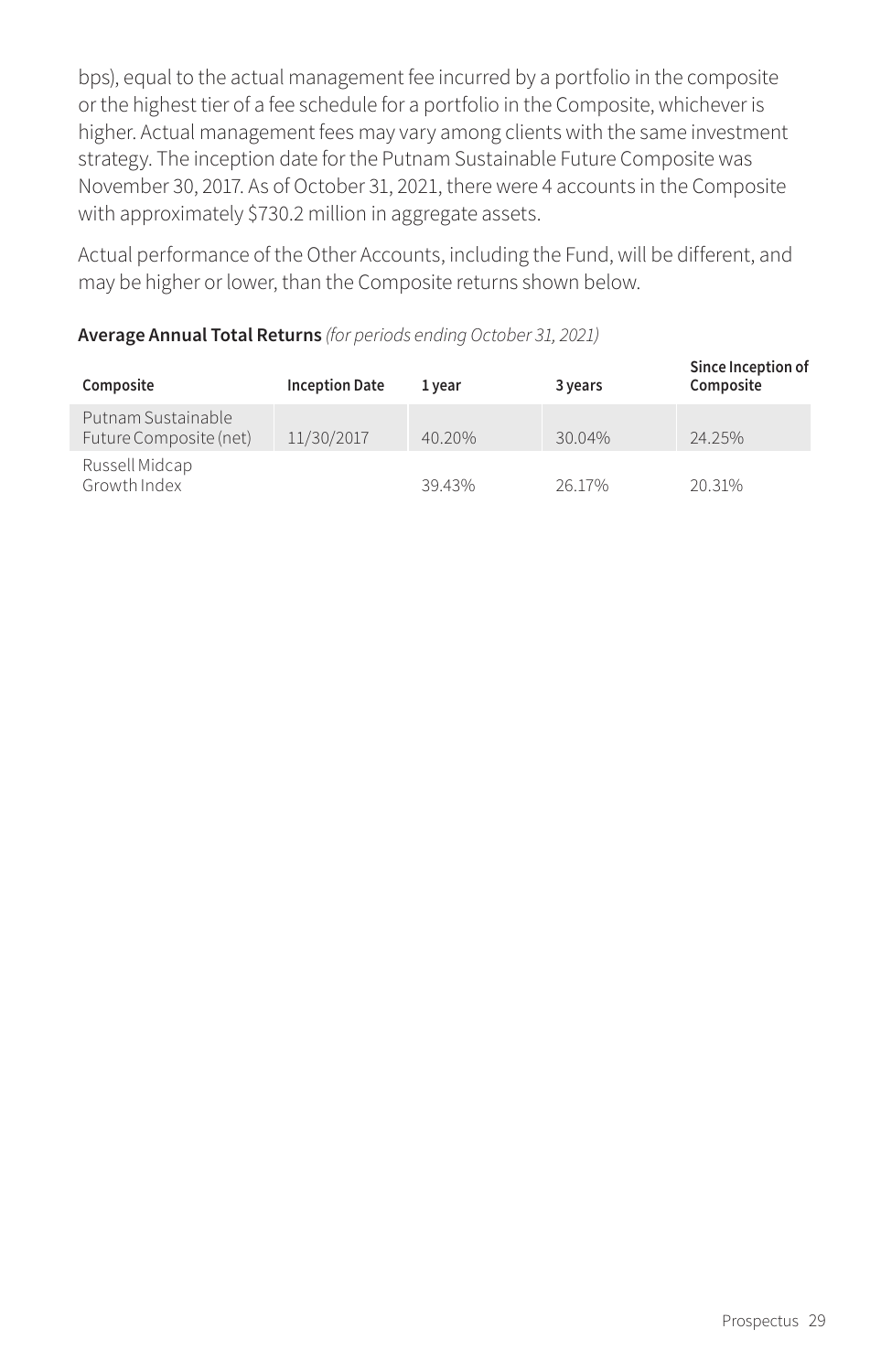This page intentionally left blank.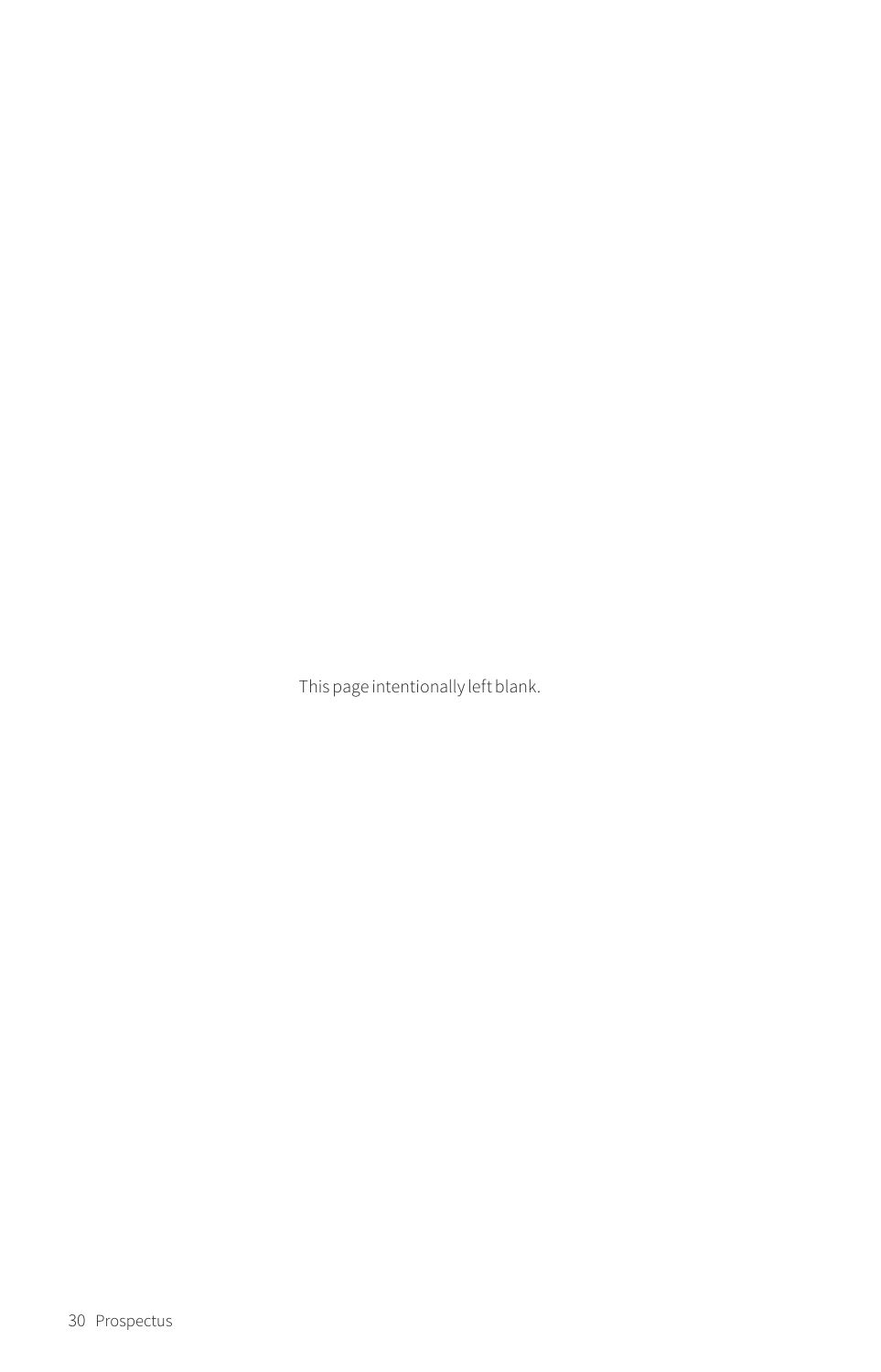This page intentionally left blank.